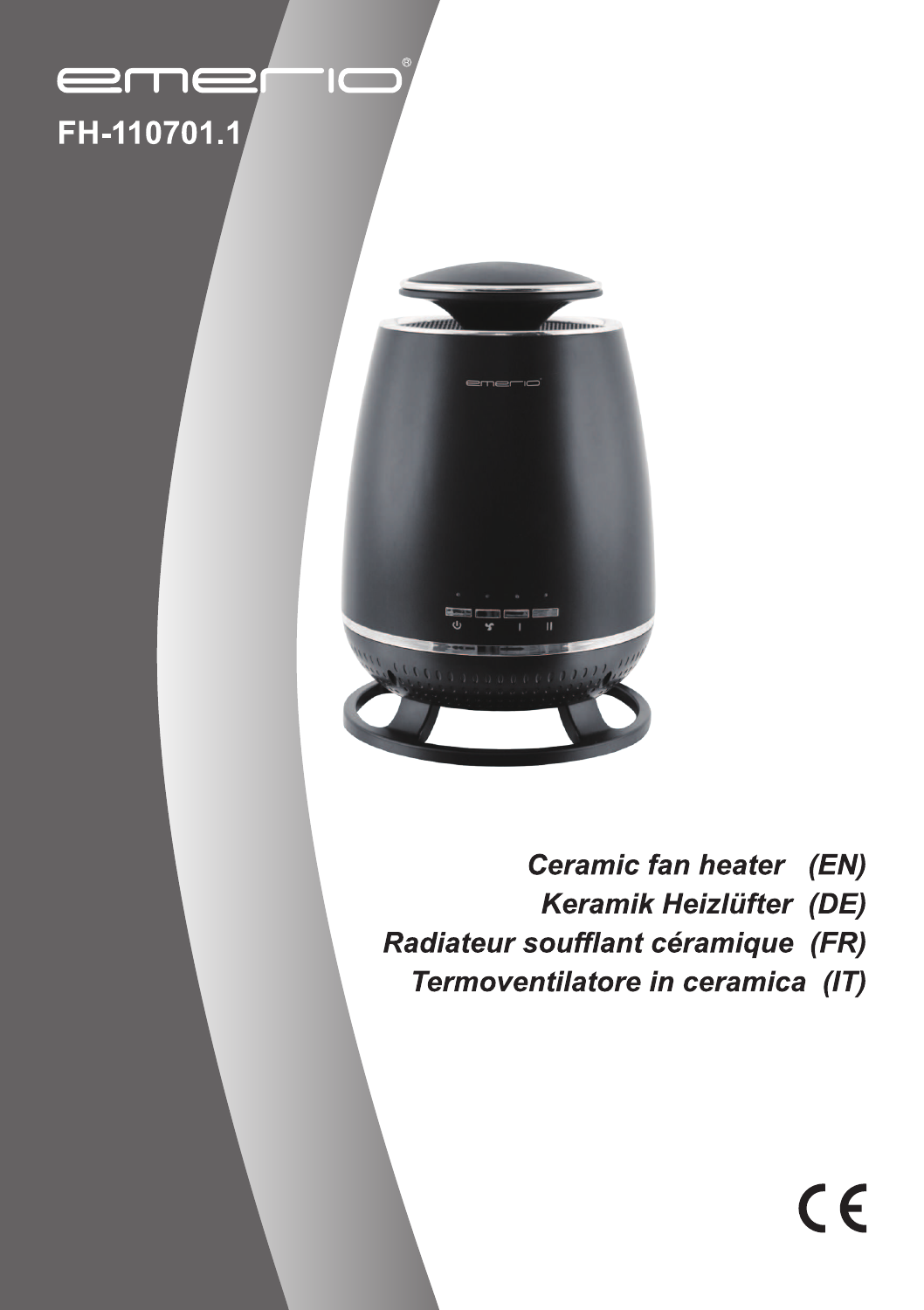## Content - Inhalt - Teneur - Contenuto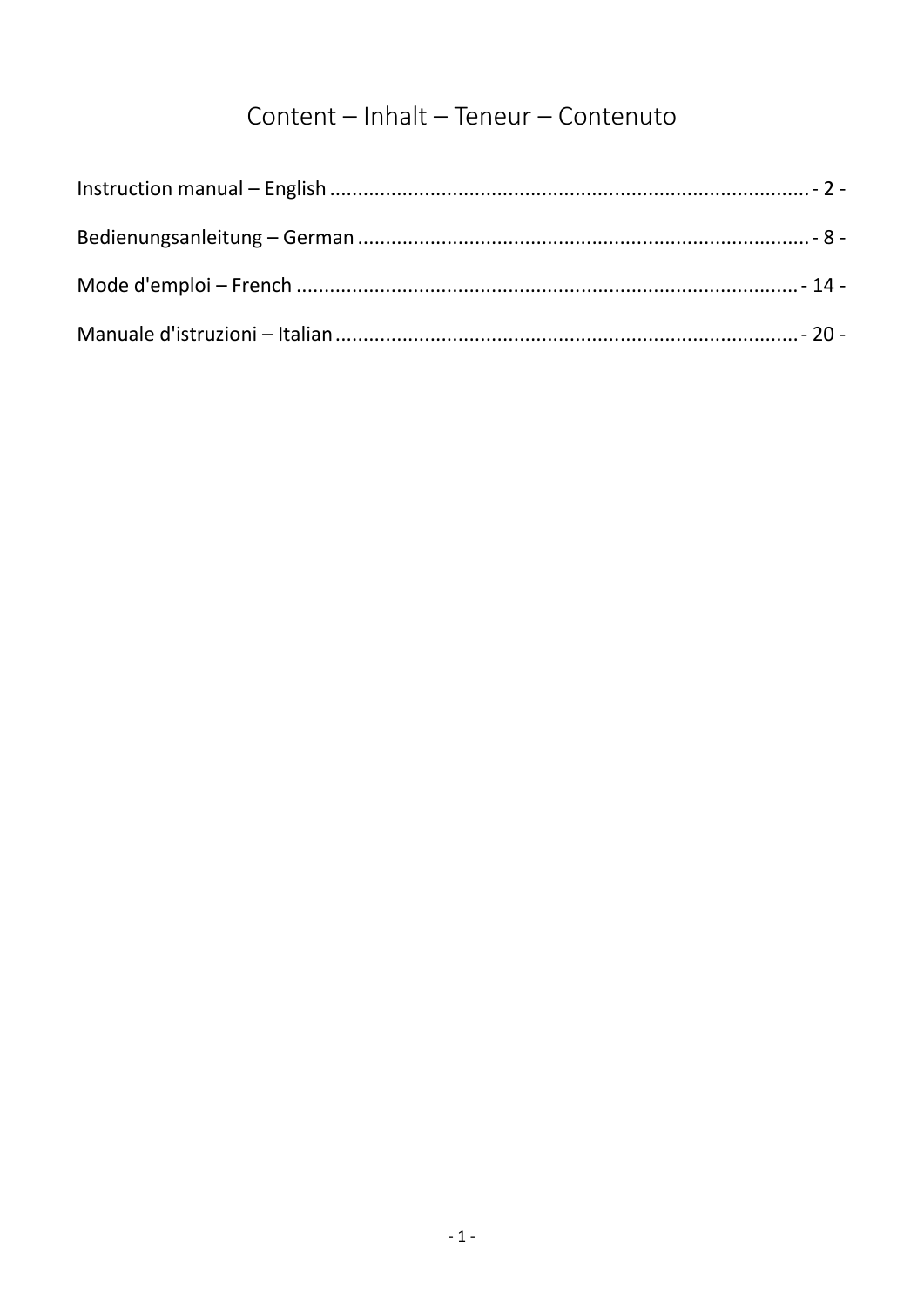<span id="page-2-0"></span>Thank you very much for purchasing our products. In order to ensure correct operation, please read this manual and instruction carefully before use.

## **IMPORTANT INSTRUCTIONS**

When using electrical appliances, basic precautions should always be followed to reduce the risk of fire, electric shock, burns and other injuries.

- 1. This appliance can be used by children aged from 8 years and above and persons with reduced physical, sensory or mental capabilities or lack of experience and knowledge if they have been given supervision or instruction concerning use of the appliance in a safe way and understand the hazards involved.
- 2. Children shall not play with the appliance.
- 3. Cleaning and user maintenance shall not be made by children without supervision.
- 4. Children of less than 3 years should be kept away unless continuously supervised.
- 5. Children aged from 3 years and less than 8 years shall only switch on/off the appliance provided that it has been placed or installed in its intended normal operating position and they have been given supervision or instruction concerning use of the appliance in a safe way and understand the hazards involved. Children aged from 3 years and less than 8 years shall not plug in, regulate and clean the appliance or perform user maintenance.
- **6. CAUTION — Some parts of this product can become very hot and cause burns. Particular attention has to be given where children and vulnerable people are present.**
- 7. If the supply cord is damaged, it must be replaced by the manufacturer, its service agent or similarly qualified persons in order to avoid a hazard.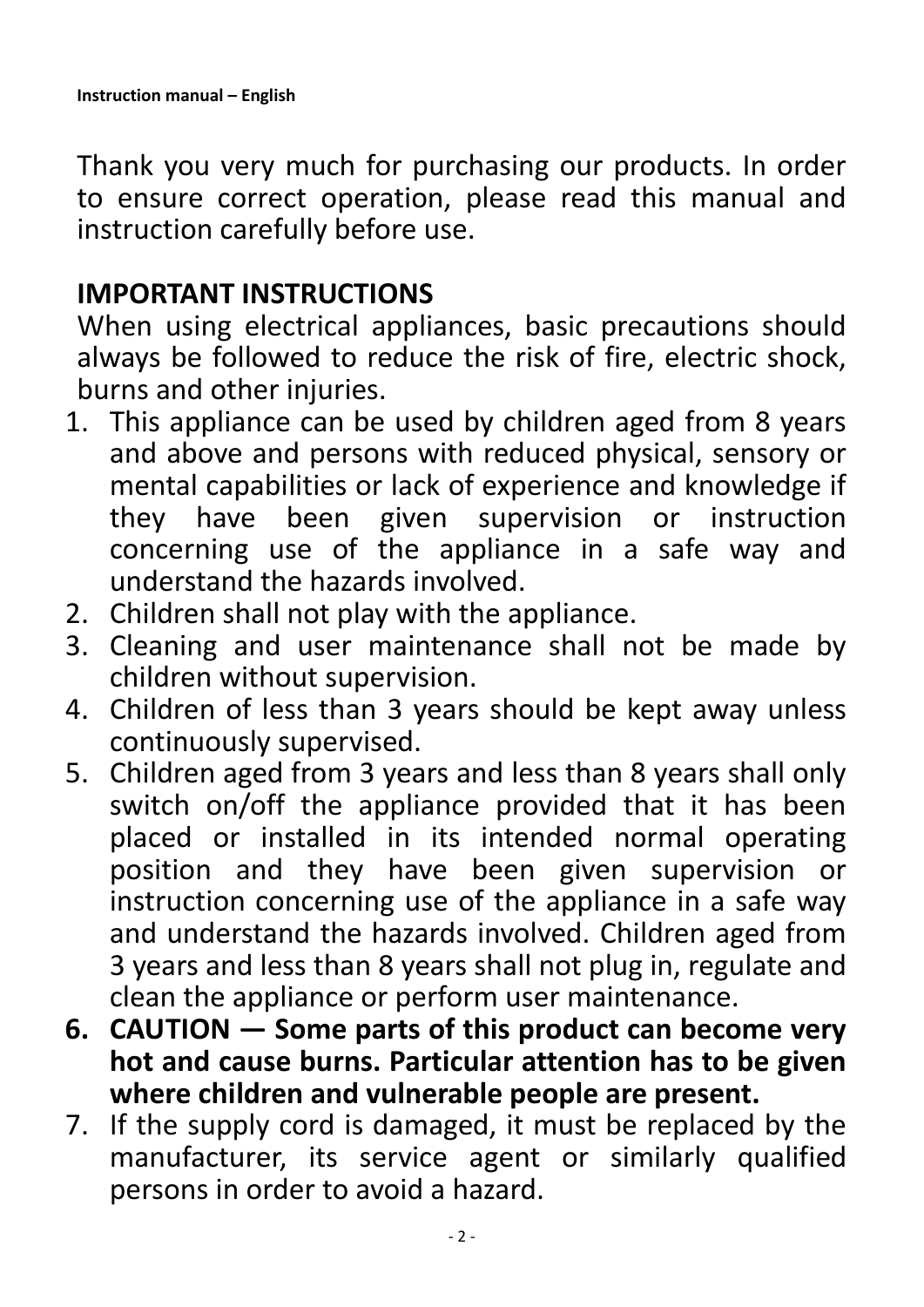- 8. WARNING: This heater is not equipped with a device to control the room temperature. Do not use this heater in small rooms when they are occupied by persons not capable of leaving the room on their own, unless constant supervision is provided.
- 9. WARNING: In order to avoid overheating, do not cover the heater.
- 10. The heater must not be located immediately below a socket outlet.
- 11. Do not use this heater in the immediate surroundings of a bath, a shower or a swimming pool.
- 12. Make sure the appliance is in good condition after remove it from the package.
- 13. Check your mains voltage; it must match the specification of this heater.
- 14. Check the power cord and plug carefully before use to ensure that they are not damaged.
- 15. Be sure the power is turned off before unplugging the heater. Do not touch the plug with wet hands.
- 16. Don't cover the heater.
- 17. Don't allow moisture and dust to enter the appliance. Don't use this heater in bathrooms or laundries. Store it in dry areas.
- 18. Don't put the heater on soft surfaces such as beds or sofas.
- 19. Children must not play with or plug in the heater. Keep children away from the package. Polyethylene bags can be dangerous.
- 20. Avoid using extension cords, as they may cause a fire hazard due to overheating.
- 21. Indoor use only.
- 22. Do not allow the power cord to hang (e.g. over the edge of a table or counter) or place/run the power cord under rugs, carpeting, or in high-traffic areas where it may be tripped over or pulled.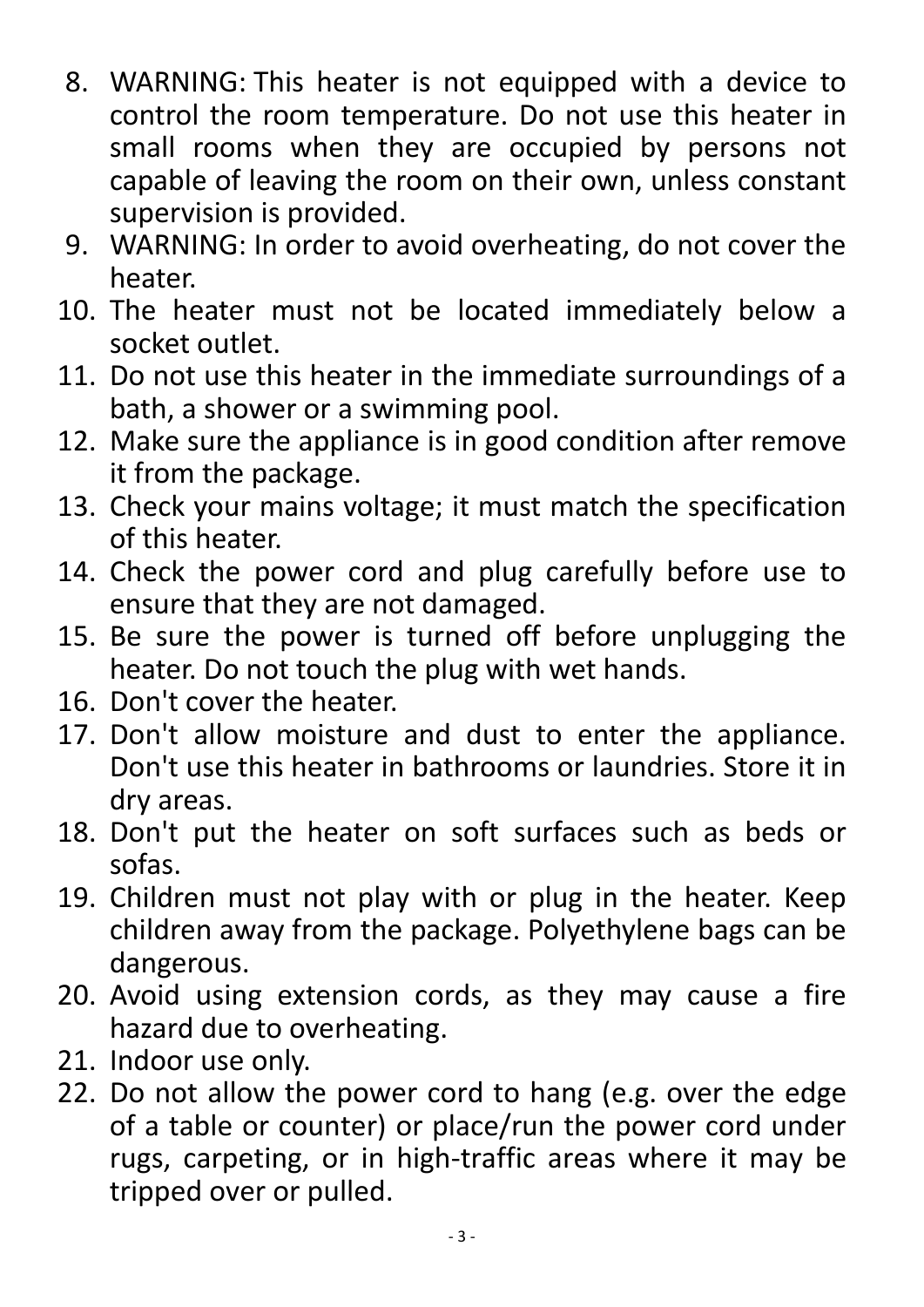- 23. Do not plug or unplug the appliance from the electrical outlet with a wet hand.
- 24. Do not put any stress on the power cord where it connects to the appliance, as the power cord could fray and break.
- 25. Keep the power cord and product always away from heated surfaces.
- 26. Do not insert any other objects into the heater, as it may cause an electric shock, fire or damage to this appliance.
- 27. Do not use this appliance to dry or heat clothing, shoes, pipes or any other items.
- 28. Use the appliance in a well-ventilated area, this heater is hot when in use, to avoid burns, do not let bare skin touch a hot surface, if provided, use handle when moving this heater, keep combustible materials, such as furniture pillows, bedding, paper, clothes, and curtains at least 3 feet ( 0.9 meters) from all sides of the heater.
- 29. Use this heater only as described in the manual, any other use not recommended by the manufacturer may cause fire, electric shock or personal injury.
- 30. Do not operate the heater with a damaged cord or plug. After the heater malfunctions or has been dropped or damaged in any manner, return the appliance to a service facility for examination, electrical or mechanical adjustment or repair.
- 31. The appliance should not be operated by means of an external timer-switch or by means of a separate system with remote control not originally belonging to this appliance.
- 32. This heating device is not suitable for assembling in vehicles and machines.
- 33. The rotor guard shall not be disassembled/opened to clean the rotor blades.
- 34. This appliance is not a toy.
- 35. Do not immerse the unit in water.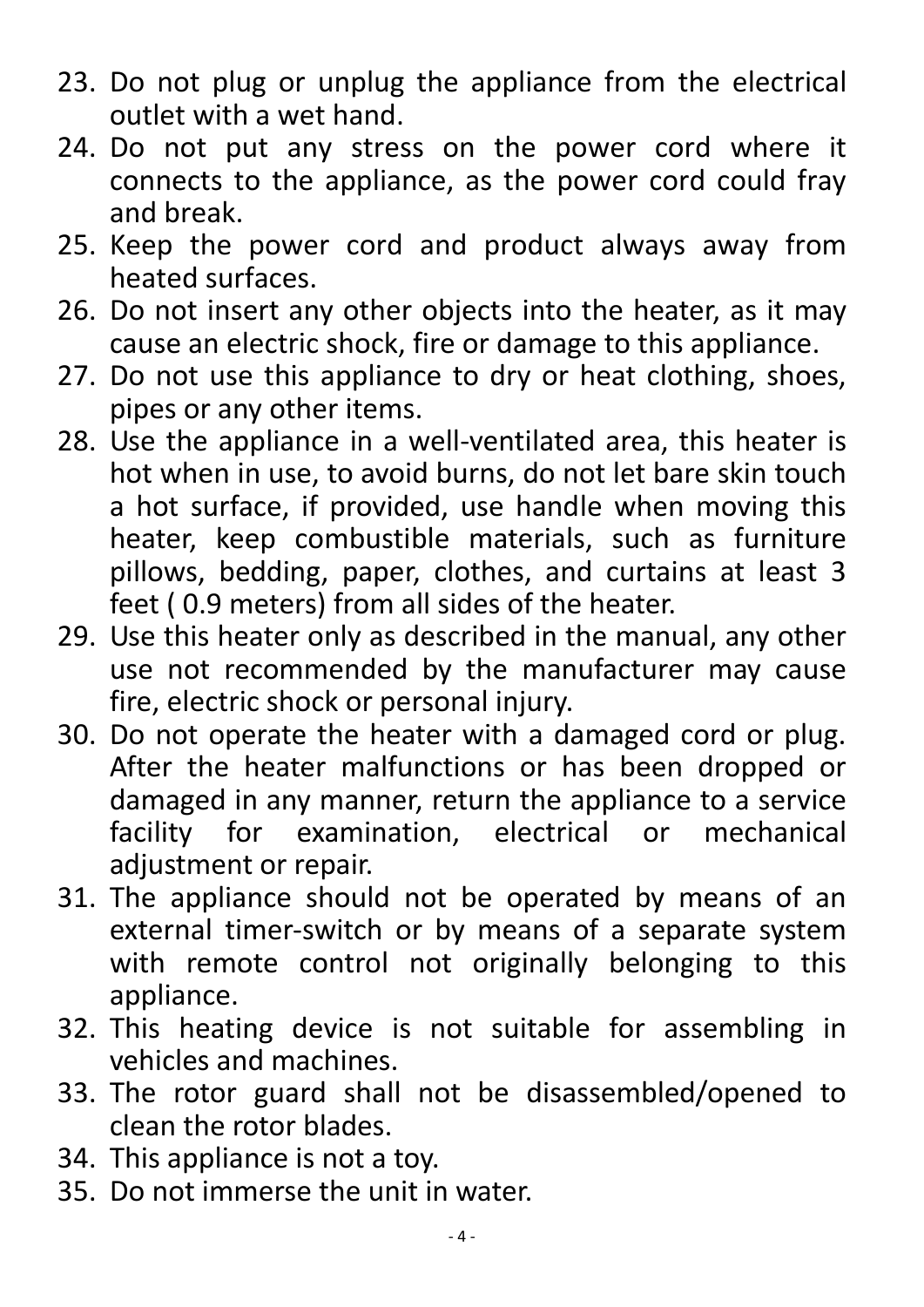- 36. To avoid the risk of fire or electric shock do not remove the housing.
- 37. Any servicing other than cleaning and user maintenance should be performed by an authorized service representative only.



38. Means "DO NOT COVER".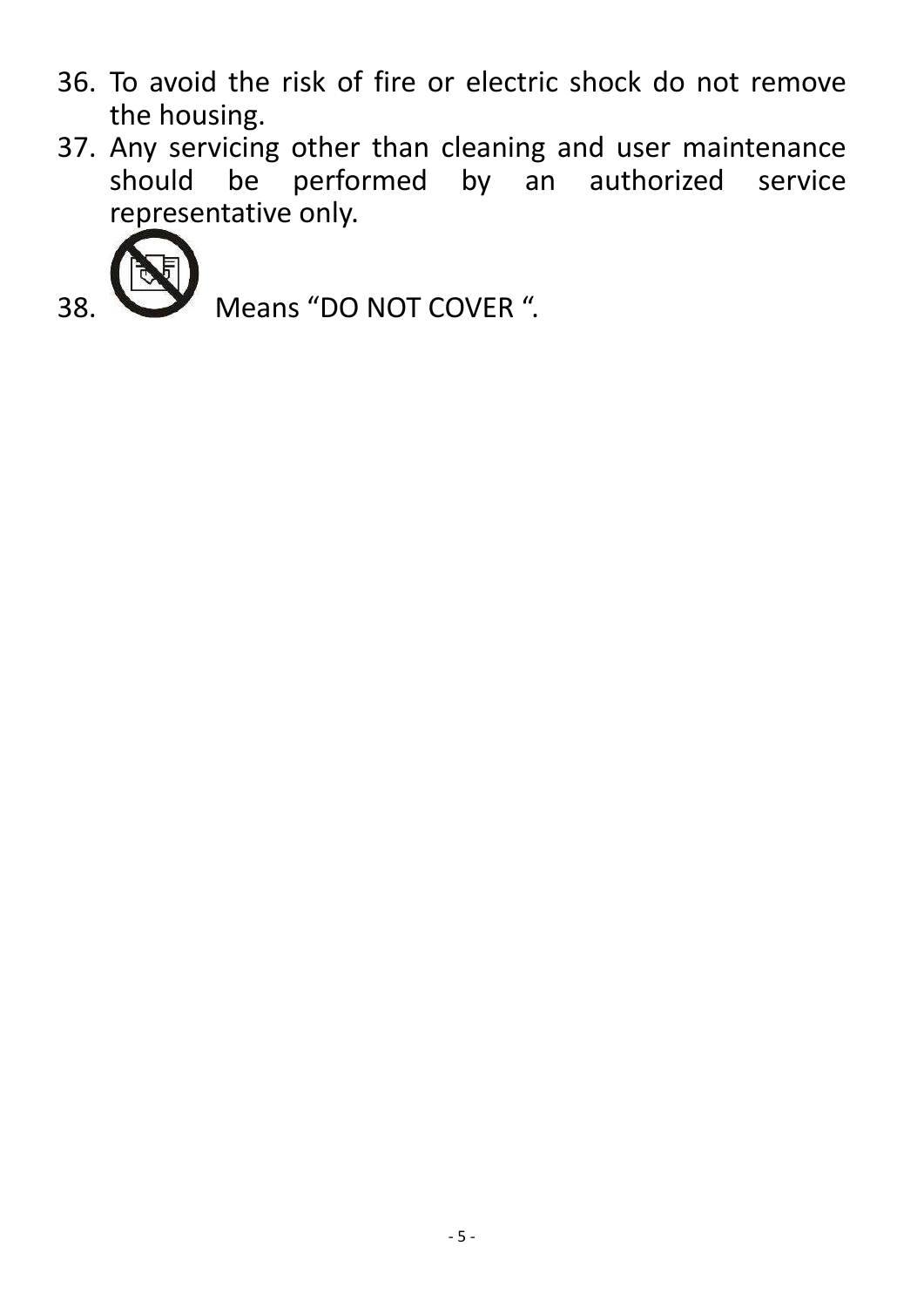#### **PARTS DESCRIPTION**

- 1. Indicator lights
- 2. Heat select switch
- 3. Air outlet grille
- 4. Handle
- 5. Power switch

#### **Heat setting:**

|  | ON/OFF |
|--|--------|
|--|--------|

- Ventilation
- WARM AIR (low heat output 900W)
- WARM AIR (high heat output 1800W)

#### **OPERATION**

- 1. Plug in the appliance and press the power switch to the position "I".
- 2. Turn on the appliance by pressing the ON/OFF button.
- 3. Select the heat setting (ventilation, low heat output or high heat output). When the low heat output is selected, one half of the air outlet sends out less warm air than the other half.
- 4. After use, press the ON/OFF button to turn off the appliance. The appliance will stay on ventilation setting for about 30 seconds to protect the inner system from overheating. After that, switch off the power and remove the plug from the socket outlet.

#### **SAFETY SYSTEM**

This heater is equipped with a tilt protection safety device. For safety reasons, the unit will automatically switch off the power if it is put on unstable or uneven surfaces or if it is tilted accidentally.

#### **MAINTENANCE**

- The fan heater only needs regular cleaning on the outside. Do not let water or any other liquids enter into the appliance.
- Before you clean the unit, turn off the appliance and switch off the power by pressing the power switch to the position "O". Remove the plug from the socket outlet and wait until the fan heater cools down completely.
- Use a damp cloth to wipe the heater housing.
- Do not use detergents, abrasive cleaning liquids or chemicals (alcohol, gasoline etc.) to clean the appliance.

#### **TECHNICAL DATA**

Operating voltage: 220-240V ~ 50/60Hz Power consumption: 1800W

#### **GUARANTEE AND CUSTOMER SERVICE**

Before delivery our devices are subjected to rigorous quality control. If, despite all care, damage has occurred during production or transportation, please return the device to your dealer. In addition to statutory legal rights, the purchaser has an option to claim under the terms of the following guarantee:

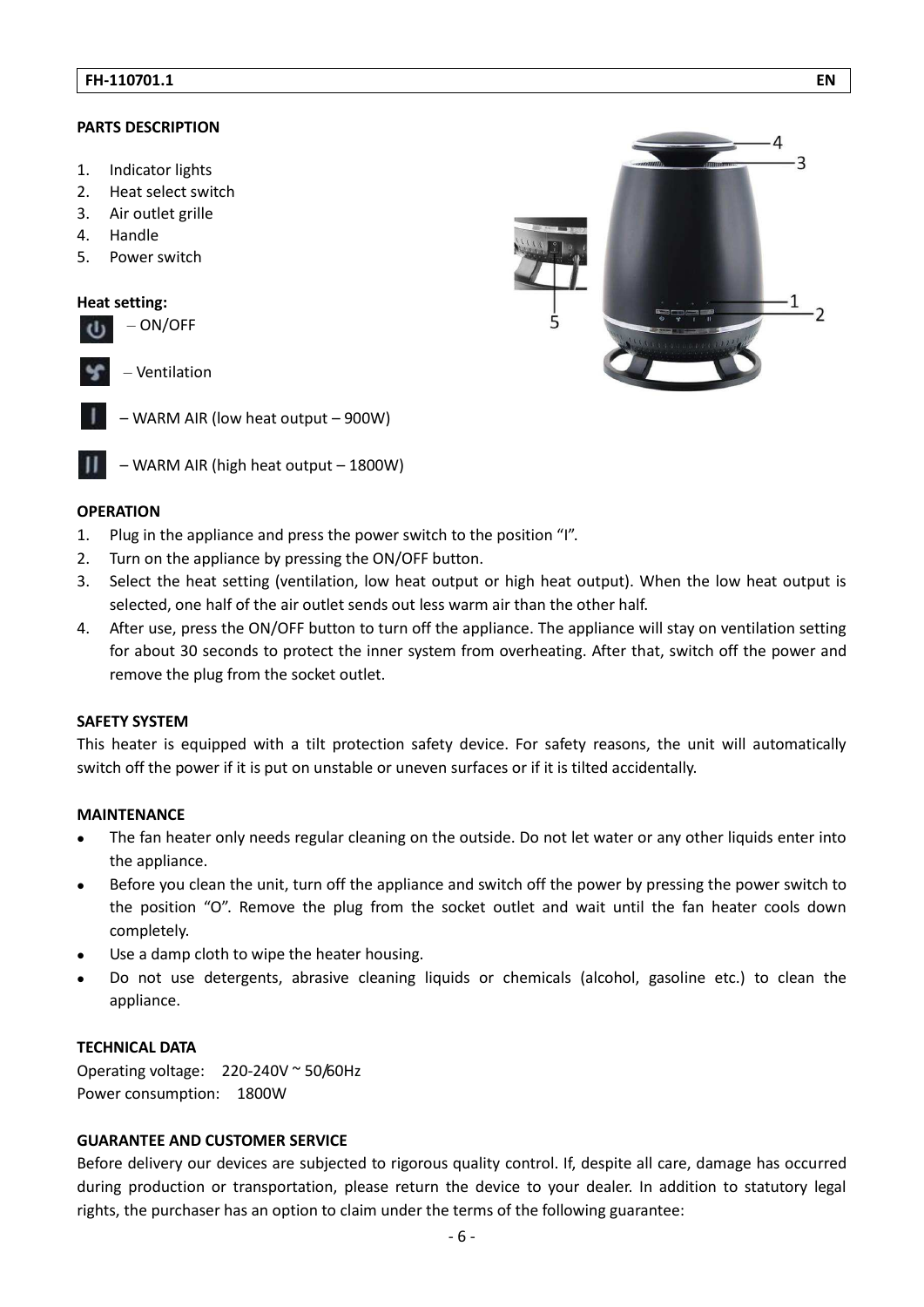For the purchased device we provide 2 years guarantee, commencing from the day of sale. If you have a defective product, you can directly go back to the point of purchase.

Defects which arise due to improper handling of the device and malfunctions due to interventions and repairs by third parties or the fitting of non-original parts are not covered by this guarantee. Always keep your receipt, without the receipt you can't claim any form of warranty. Damage caused by not following the instruction manual, will lead to a void of warranty, if this results in consequential damages then we will not be liable. Neither can we hold responsible for material damage or personal injury caused by improper use if the instruction manual is not properly executed. Damage to accessories does not mean free replacement of the whole appliance. In such case please contact our service department. Broken glass or breakage of plastic parts is always subject to a charge. Defects to consumables or parts subjected to wearing, as well as cleaning, maintenance or the replacement of said parts are not covered by the warranty and are to be paid.

#### **ENVIRONMENT FRIENDLY DISPOSAL**



#### Recycling - European Directive 2012/19/EU

This marking indicates that this product should not be disposed with other household wastes. To prevent possible harm to the environment or human health from uncontrolled waste disposal, recycle it responsibly to promote the sustainable reuse of material resources. To return your used device, please use the return and collection systems or contact the retailer where the product was purchased. They can take this product for environmental safe recycling.

Coplax AG Sihlbruggstrasse 107 6340 Baar Switzerland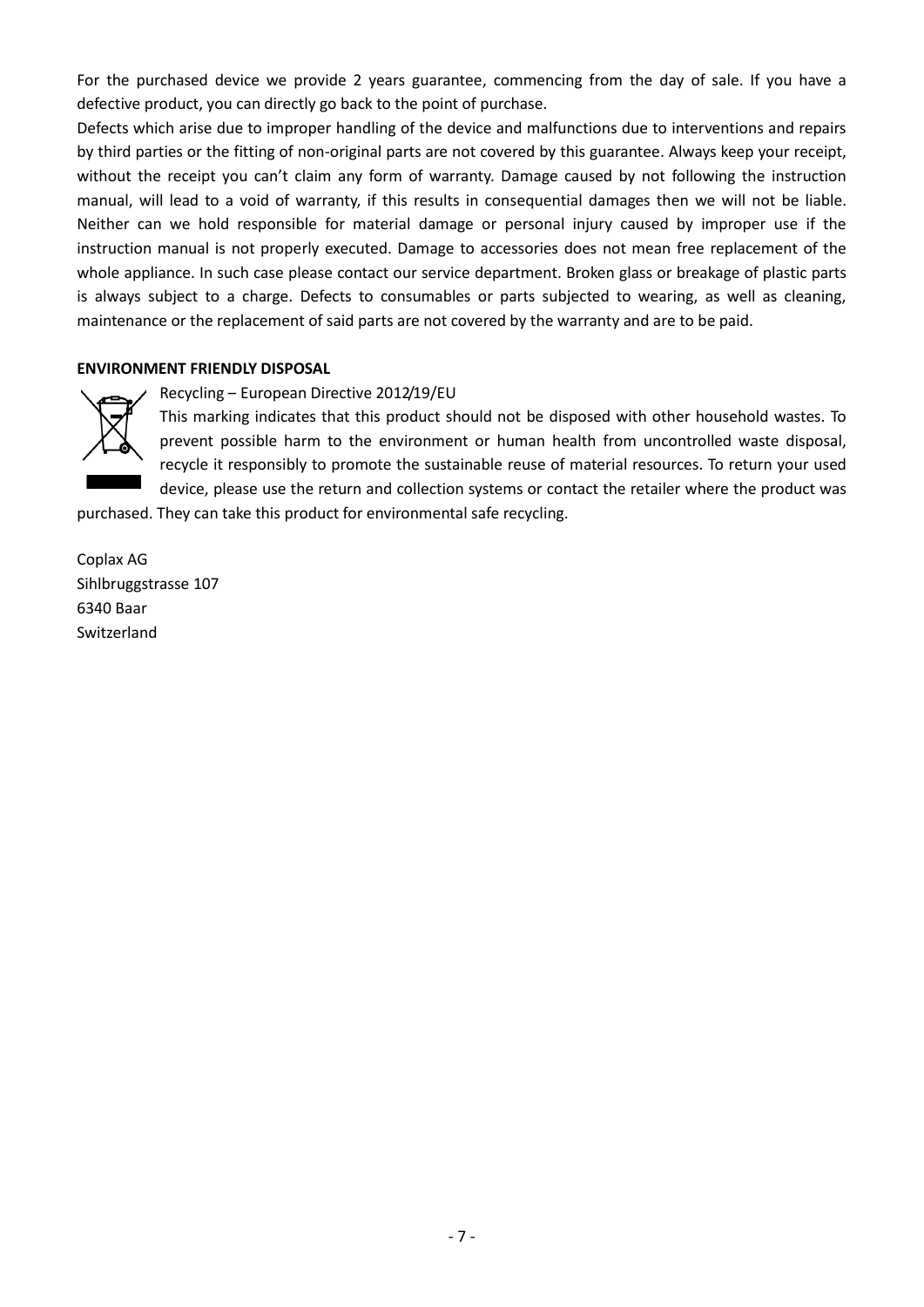<span id="page-8-0"></span>Vielen Dank, dass Sie sich für unser Produkt entschieden haben. Lesen Sie diese Bedienungsanleitung vor der Inbetriebnahme des Gerätes sorgfältig durch, um einen ordnungsgemäßen Betrieb sicherzustellen.

## **WICHTIGE ANWEISUNGEN:**

Bei der Verwendung elektrischer Geräte müssen immer grundlegende Sicherheitsvorkehrungen beachtet werden, um die Risiken von Bränden, elektrischen Schlägen, Verbrennungen und anderen Verletzungen zu reduzieren.

- 1. Dieses Gerät kann von Kindern ab 8 Jahren und von Personen mit eingeschränkten physischen, sensorischen oder geistigen Fähigkeiten oder ohne Erfahrung und/oder Wissen benutzt werden, wenn diese durch eine für ihre Sicherheit zuständige Person beaufsichtigt werden oder von ihr Anweisungen erhielten, wie das Gerät sicher zu benutzen ist und sie auf die Risiken aufmerksam gemacht wurden.
- 2. Dieses Gerät ist kein Spielzeug.
- 3. Kinder sollten dieses Gerät nicht unbeaufsichtigt reinigen oder warten.
- 4. Kinder unter 3 Jahre sollten ferngehalten werden, außer sie werden ständig beaufsichtigt.
- 5. Kinder ab 3 Jahre und unter 8 Jahre dürfen das Gerät nur an- und ausschalten, unter der Voraussetzung, dass es an die normale Betriebsposition platziert oder montiert wurde und sie beaufsichtigt werden oder in der sicheren Bedienung des Gerätes unterrichtet wurden und die involvierten Gefahren verstehen. Kinder ab 3 Jahre und unter 8 Jahre dürfen das Gerät nicht an das Stromnetz anschließen, einstellen und reinigen oder Wartungsarbeiten durchführen.
- **6. VORSICHT — Einige Teile dieses Produktes werden sehr**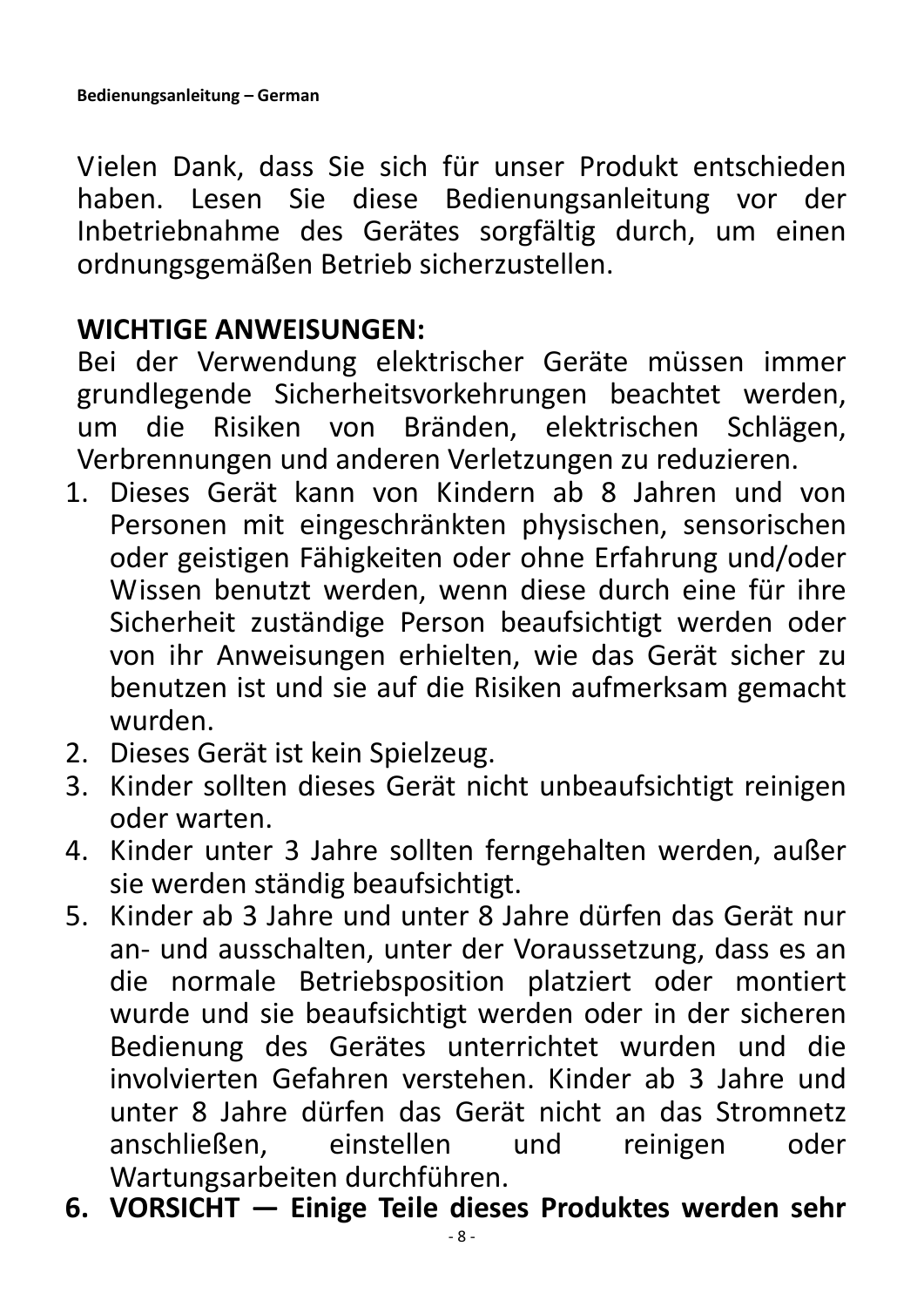**heiß und können Verbrennungen verursachen. In Anwesenheit von Kindern und schutzbedürftigen Personen muss besonders aufgepasst werden.** 

- 7. Wenn die Netzanschlussleitung dieses Gerätes beschädigt wird, muss sie durch den Hersteller oder seinen Kundendienst oder eine ähnlich qualifizierte Person ersetzt werden, um Gefährdungen zu vermeiden.
- 8. WARNUNG: Dieses Heizgerät ist nicht mit einer Vorrichtung zur Kontrolle der Zimmertemperatur ausgestattet. Benutzen Sie dieses Heizgerät nicht in kleinen Zimmern, wenn sich darin Personen befinden die nicht fähig sind das Zimmer alleine zu verlassen, außer sie werden ständig beaufsichtigt.
- 9. Das Heizgerät nicht abdecken, um ein Überhitzen zu vermeiden.
- 10. Das Heizgerät darf nicht direkt unter einer Steckdose platziert werden.
- 11. Verwenden Sie dieses Heizgerät nicht in unmittelbarer Nähe von Bädern, Duschen oder Schwimmbecken.
- 12. Überzeugen Sie sich nach dem Auspacken, dass das Gerät sich in gutem Zustand befindet.
- 13. Prüfen Sie, ob Ihre Netzspannung den Spezifikationen für dieses Heizgerät entspricht.
- 14. Prüfen Sie vor der Verwendung des Gerätes das Anschlusskabel und den Netzstecker sorgfältig auf Beschädigungen.
- 15. Vor dem Abziehen des Netzsteckers des Gerätes muss das Gerät ausgeschaltet sein. Berühren Sie den Netzstecker nicht mit nassen Händen.
- 16. WARNUNG: Um eine Überhitzung des Heizgeräts zu vermeiden, darf das Heizgerät nicht abgedeckt werden.
- 17. Feuchtigkeit und Staub dürfen nicht in das Gerät eindringen. Dieses Heizgerät nicht in Badezimmern oder Waschräumen verwenden. In trockenen Räumen lagern.
- 18. Stellen Sie das Heizgerät nicht auf weiche Oberflächen, wie z. B. Betten oder Sofas.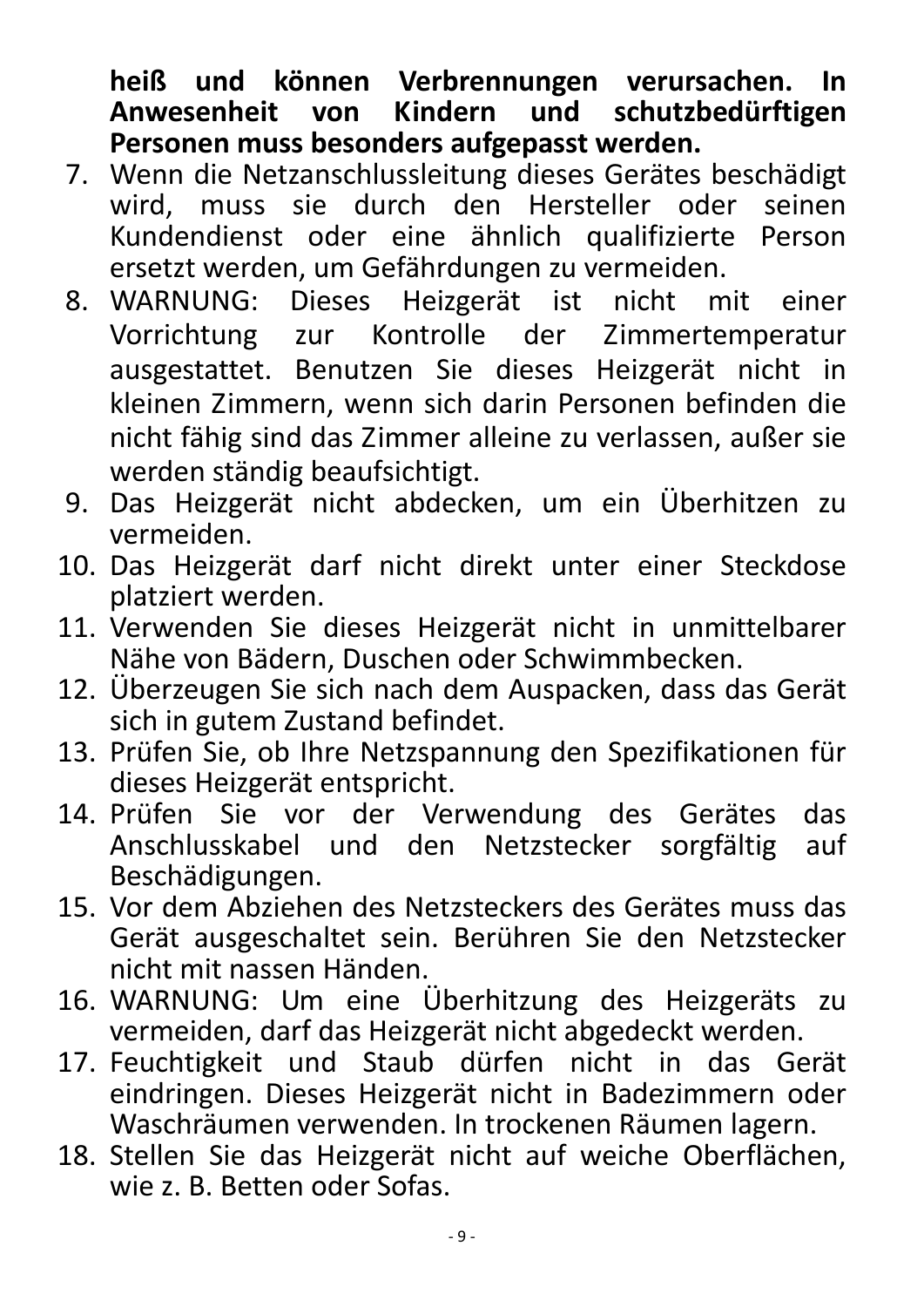- 19. Kinder dürfen nicht mit dem Heizgerät spielen oder den Netzstecker einstecken. Halten Sie Kinder von der Verpackung fern. Polyäethylenbeutel können gefährlich sein.
- 20. Vermeiden Sie den Gebrauch von Verlängerungskabeln, da diese Überhitzung und eine Feuergefahr darstellen können.
- 21. Nur in geschlossenen Räumen verwenden.
- 22. Lassen Sie das Stromkabel nicht herabhängen (z.B. von einer Tisch- oder Thekenkante) und legen Sie es nicht unter Teppichen, Läufern usw. aus, oder in hochfrequentierten Bereichen, wo Personen darüber stolpern, oder an ihm ziehen könnten.
- 23. Stecken Sie den Netzstecker nicht mit feuchten Händen in eine Stromsteckdose ein bzw. aus ihr aus.
- 24. Belasten Sie das Stromkabel nicht an der Stelle, an der es mit dem Produkt verbunden ist; dies kann zu Abnutzung und Beschädigung des Stromkabels führen.
- 25. Halten Sie Stromkabel und Produkt von heißen Oberflächen fern.
- 26. Führen Sie keine Fremdkörper in den Heizkörper ein, da dies zu einem Stromschlag, Feuer oder einer Beschädigung des Produkts führen könnte.
- 27. Verwenden Sie dieses Produkt nicht dazu Kleidung, Schuhe, Rohre oder andere Gegenstände zu trocknen oder aufzuwärmen.
- 28. Verwenden Sie das Produkt nur in einem gut gelüfteten Bereich. Das Heizgerät wird während des Gebrauchs heiß. Vermeiden Sie Verbrennungen und berühren Sie daher heiße Oberflächen nicht mit bloßer Haut. Verwenden Sie, sofern vorhanden, den Griff, wenn Sie das Heizgerät bewegen. Halten Sie entzündliche Materialien, wie Möbel, Kissen, Bettzeug, Papier, Kleidung und Vorhänge mindestens 90 Zentimeter von allen Seiten des Heizgeräts entfernt.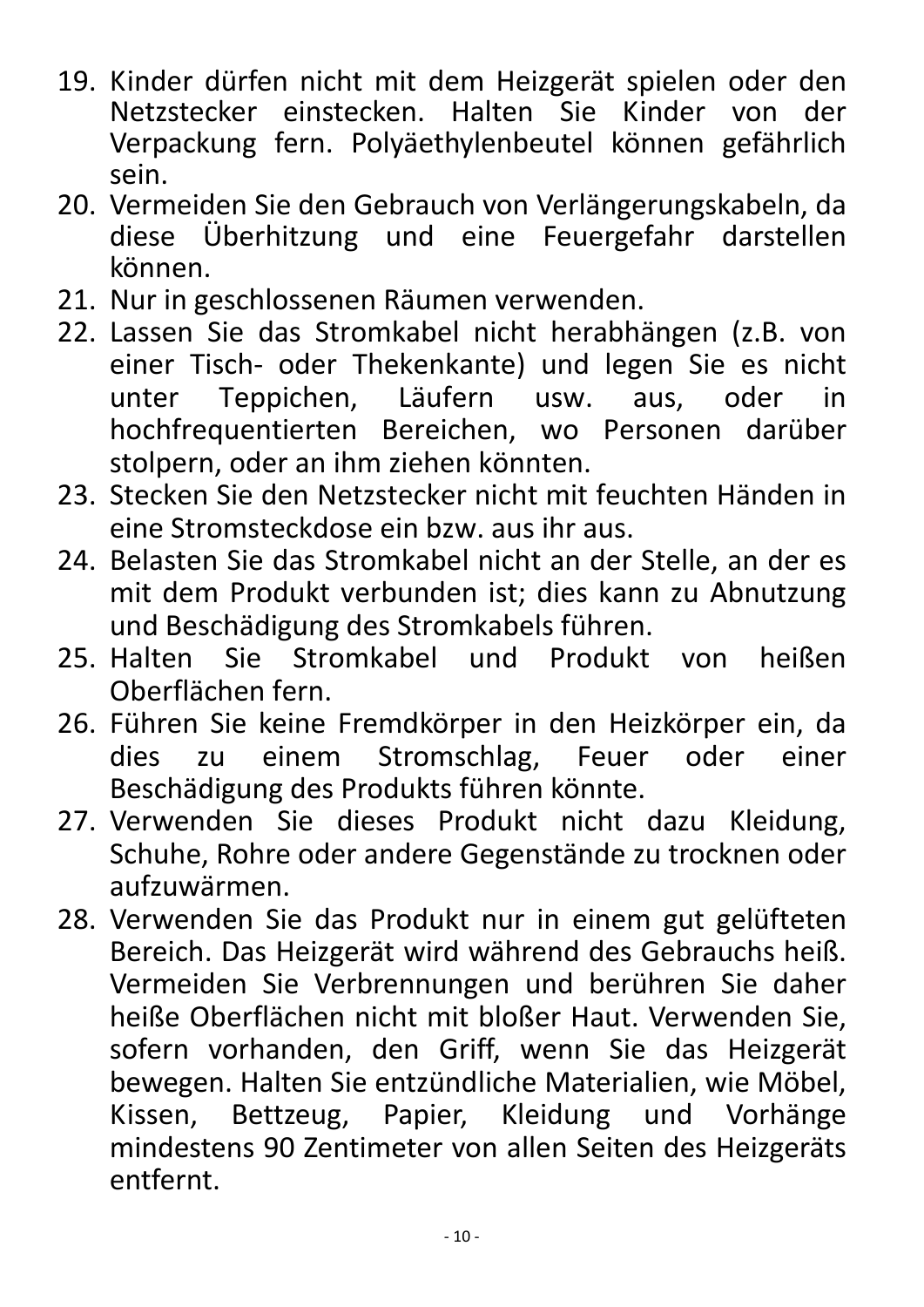- 29. Verwenden Sie dieses Heizgerät nur wie in der Anleitung beschrieben. Jede andere, nicht durch den Hersteller empfohlene Verwendungsart kann Feuer, Stromschlag oder Verletzungen verursachen.
- 30. Falls das Heizgerät nicht ordnungsgemäß funktioniert, oder heruntergefallen, oder auf irgend eine Weise beschädigt sein sollte, bringen Sie das Produkt zur Untersuchung zu einem Kundendienst bzw. zur elektrischen oder mechanischen Einstellung bzw. Reparatur. Wenn die Netzanschlussleitung dieses Gerätes beschädigt wird, muss sie durch den Hersteller oder seinen Kundendienst oder eine ähnlich qualifizierte Person ersetzt werden, um Gefährdungen zu vermeiden. Das Heizgerät nicht unmittelbar unterhalb einer Wandsteckdose aufstellen.
- 31. Das Gerät darf nicht mit Hilfe einer externen Zeitschaltuhr oder eines separaten Systems mit einer nicht dem Gerät beiliegenden, fremden Fernbedienung eingeschaltet werden.
- 32. Dieses Heizgerät ist nicht zum Einbau in Fahrzeuge und Maschinen geeignet".
- 33. Der Rotorschutz darf zur Reinigung der Rotorklingen nicht zerlegt/geöffnet werden.
- 34. Kinder sollen mit dem Gerät nicht spielen.
- 35. Das Gerät nicht in Wasser eintauchen.
- 36. Das Gehäuse nicht entfernen, um das Risiko von Feuer oder elektrischen Schlägen zu vermeiden.
- 37. Alle Servicearbeiten außer der Reinigung und der Anwenderwartung dürfen nur von einem autorisierten Serviceagenten durchgeführt werden.



Bedeutet " Nicht abdecken ".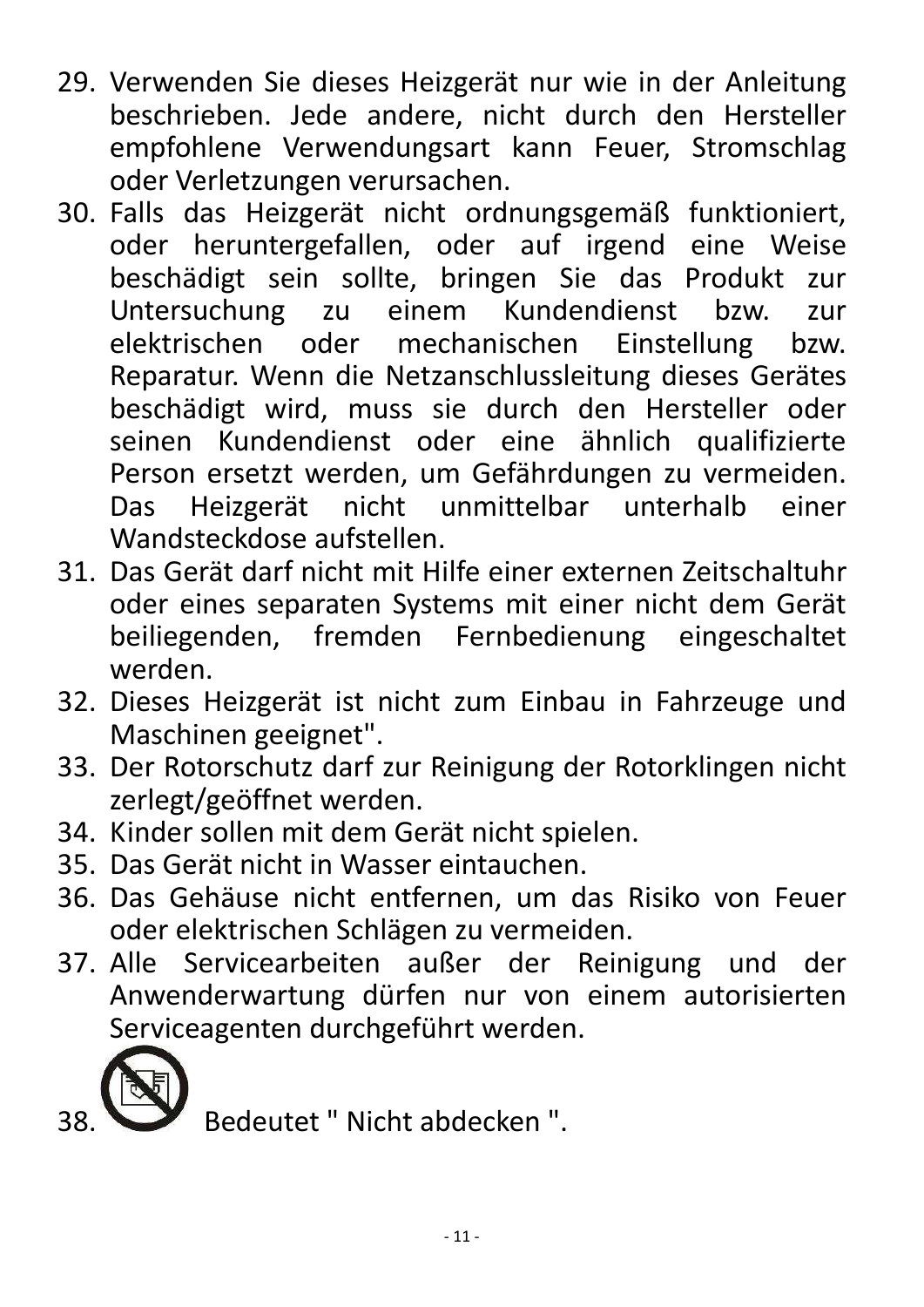### **GERÄTETEILE**

- 1. Anzeigelampen
- 2. Heizstufenschalter
- 3. Luftauslassgitter
- 4. Griff
- 5. Netzschalter

#### **Heizstufen:**



- WARMLUFT (niedrige Heizstufe 900 W)
- WARMLUFT (hohe Heizstufe 1800 W)

# $-3$  $\mathbf 1$ -2

#### **BEDIENUNG**

- 1. Netzstecker des Geräts anschließen und Netzschalter auf "I" stellen.
- 2. Zum Einschalten des Geräts den EIN/AUS Schalter drücken.
- 3. Heizstufe einstellen (Lüfter, niedrige oder hohe Heizstufe). Wenn die niedrige Heizstufe eingestellt ist, wird auf der einen Seite nur halb so viel Warmluft ausgegeben wie auf der anderen Seite.
- 4. Nach dem Gebrauch zum Ausschalten des Geräts den EIN/AUS-Schalter drücken. Das Gerät läuft im Lüfterbetrieb etwa 30 Sekunden weiter, um das Innere vor einer Überhitzung zu schützen. Danach den Strom am Netzschalter ausschalten und den Netzstecker aus der Steckdose ziehen.

#### **SICHERHEITSEINRICHTUNG**

Dieser Heizlüfter ist mit einem Kippschutzsystem ausgestattet. Zur Wahrung der Sicherheit schaltet sich das Gerät automatisch ab, wenn es auf eine instabile oder unebene Fläche aufgestellt oder versehentlich gekippt wird.

#### **WARTUNG**

- Der Heizlüfter muss nur von außen regelmäßig gereinigt werden. Kein Wasser oder andere Flüssigkeit in das Geräteinnere gelangen lassen.
- Vor dem Reinigen das Gerät ausschalten und den Strom am Netzschalter ausschalten, in dem der Schalter auf "O" gestellt wird. Den Netzstecker aus der Steckdose ziehen und warten, bis sich der Heizlüfter vollständig abgekühlt hat.
- Das Gehäuse des Heizlüfters mit einem feuchten Tuch abwischen.
- Keine Haushaltsreiniger, Scheuermittel oder Chemikalien (Alkohol, Reinigungsbenzin etc.) zum Reinigen des Geräts verwenden.

### **TECHNISCHE DATEN**

Betriebsspannung: 220-240V ~ 50/60Hz Leistungsaufnahme: 1800W

#### **GARANTIE UND KUNDENSERVICE**

Vor der Lieferung werden unsere Geräte einer strengen Qualitätskontrolle unterzogen. Wenn, trotz aller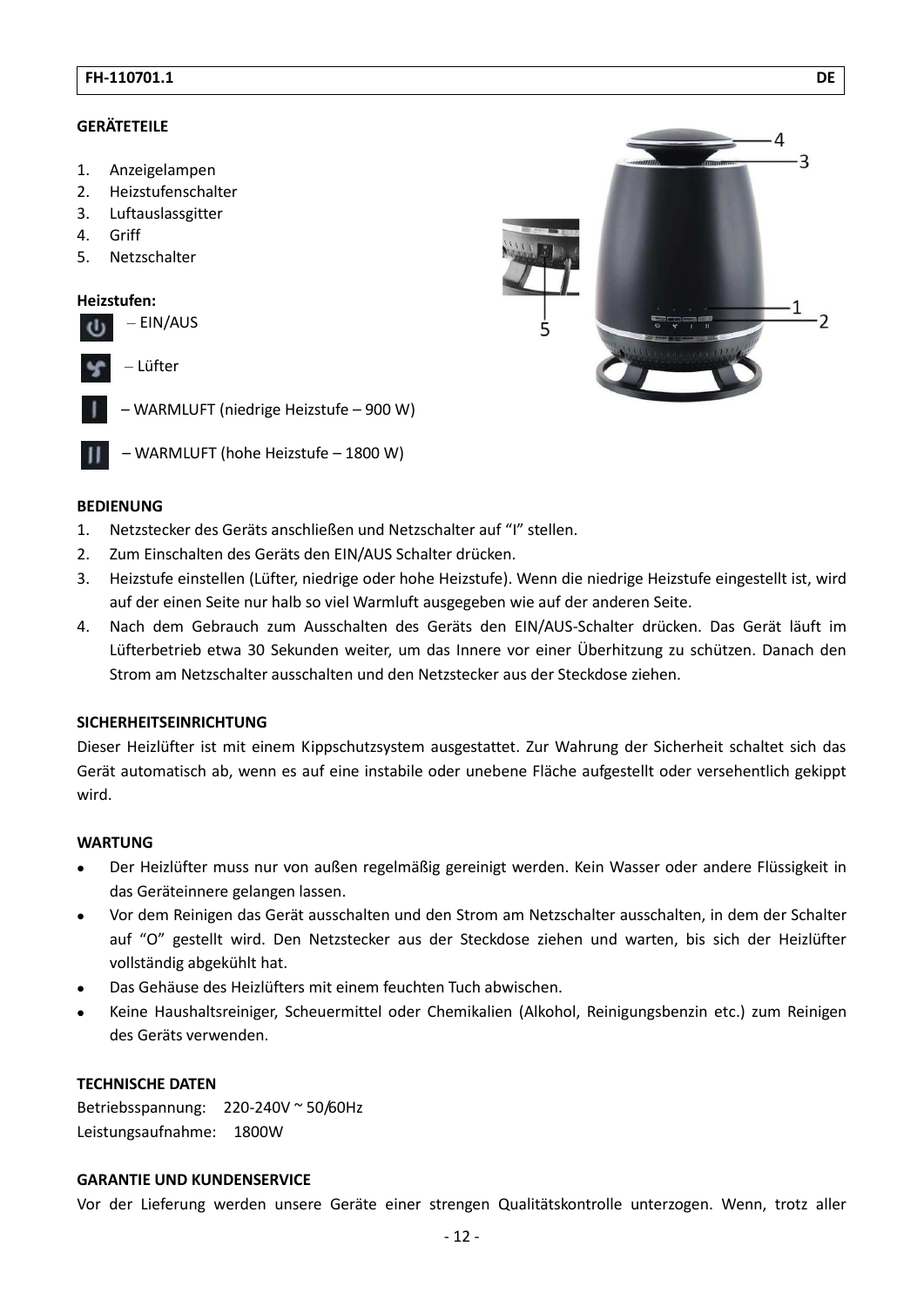Sorgfalt, während der Produktion oder dem Transport Beschädigungen aufgetreten sind, senden Sie das Gerät zurück an den Händler. Zusätzlich zu den gesetzlichen Rechten hat der Käufer die Option, gemäß den folgenden Bedingungen Garantie zu fordern:

Wir bieten eine 2-jahres-Garantie für das erworbene Gerät, beginnend am Tag des Verkaufs. Defekte, die aufgrund von unangemessenem Umgang mit dem Gerät entstehen und Störungen aufgrund von Eingriffen und Reparaturen Dritter oder das Montieren von nicht-Originalteilen werden nicht von dieser Garantie abgedeckt. Die Quittung immer aufbewahren, ohne Quittung wird jegliche Garantie ausgeschlossen. Bei Schäden durch Nichteinhalten der Bedienungsanleitung erlischt die Garantie, Wir sind für daraus resultierende Folgeschäden nicht haftbar. Für Materialschäden oder Verletzungen aufgrund falscher Anwendung oder Nichtbefolgen der Sicherheitshinweise sind wir nicht haftbar. Schäden an den Zubehörteilen bedeutet nicht, dass das gesamte Gerät kostenlos ausgetauscht wird. In diesem Fall kontaktieren Sie unseren Kundendienst. Zerbrochenes Glas oder Kunststoffteile sind immer kostenpflichtig. Schäden an Verbrauchsmaterialien oder Verschleißteilen, sowie Reinigung, Wartung oder Austausch der besagten Teile werden durch die Garantie nicht abgedeckt und sind deshalb kostenpflichtig.

### **UMWELTGERECHTE ENTSORGUNG**

### Wiederverwertung – Europäischen Richtlinie 2012/19/EG

Dieses Symbol zeigt an, dass das Produkt nicht zusammen mit Haushaltsabfällen entsorgt werden darf. Um Umwelt- und Gesundheitsschäden durch unkontrollierte Abfallentsorgung zu verhindern, bitte verantwortungsbewusst entsorgen, um die nachhaltige Wiederverwertung von Ressourcen zu

fördern. Nutzen Sie zur Rückgabe Ihres Altgeräts bitte die Rückgabe- und Sammelsysteme oder wenden Sie sich an den Händler bei dem Sie dieses Gerät erworben haben. Dieser kann das Gerät umweltschonend entsorgen.

Coplax AG Sihlbruggstrasse 107 6340 Baar **Switzerland**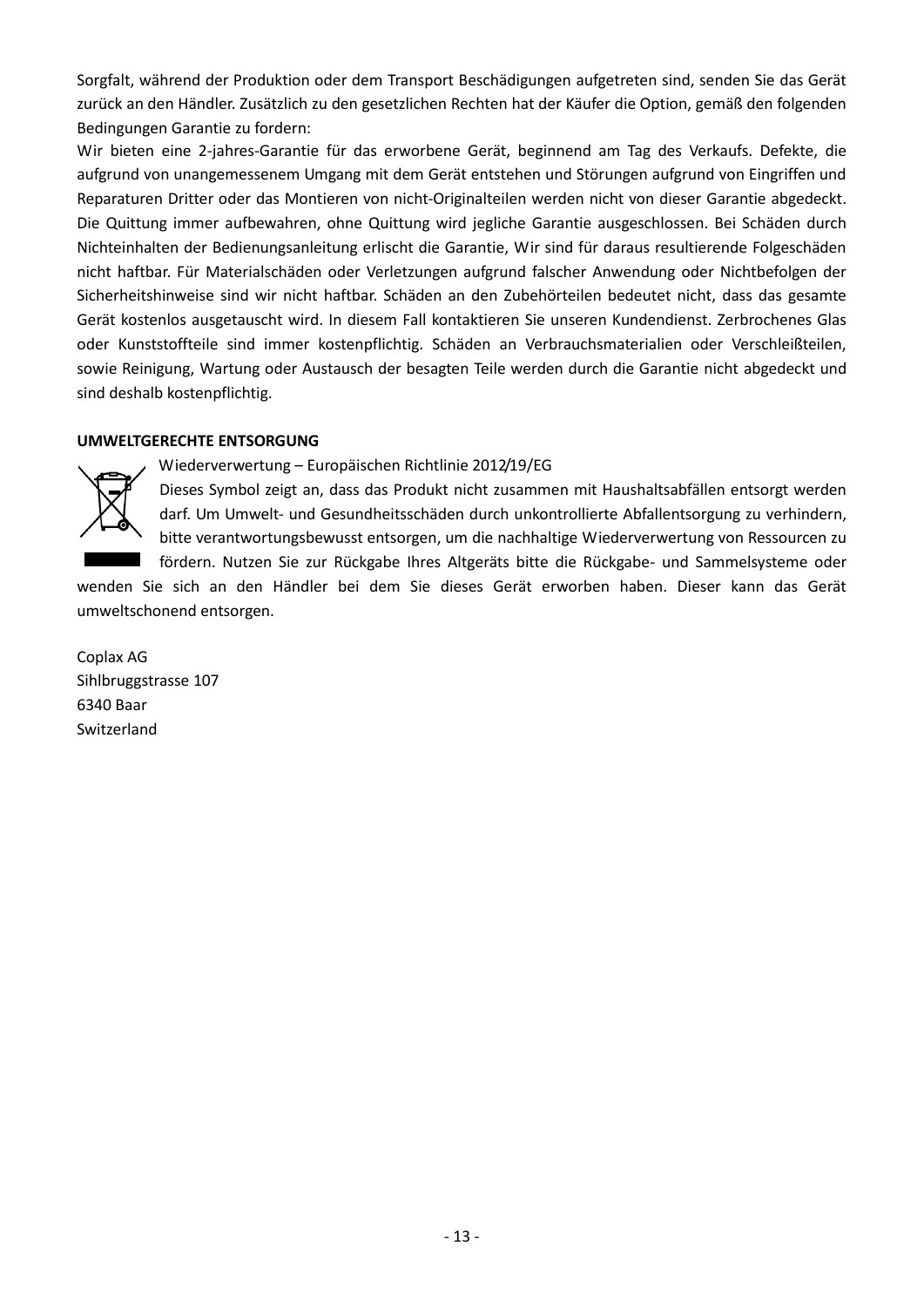<span id="page-14-0"></span>Merci beaucoup d'avoir acheté nos produits. Afin de garantir un bon fonctionnement, merci de lire attentivement ce manuel et les instructions avant l'utilisation.

## **INSTRUCTIONS IMPORTANTES:**

Lors de l'utilisation d'appareils électriques, des précautions élémentaires doivent toujours être prises afin de réduire le risque d'incendie, d'électrocution, de brûlures et autres blessures.

- 1. Cet appareil peut être utilisé par des enfants âgés de 8 ans et plus et les personnes ayant des capacités physiques, sensorielles ou mentales, ou un manque d'expérience et de connaissances si elles ont été formées et encadrées pour l'utilisation de cet appareil en toute sécurité et de comprendre la risques impliqués.
- 2. Les enfants ne doivent pas jouer avec l'appareil.
- 3. Le nettoyage et la maintenance ne doivent pas être effectués par des enfants sans surveillance.
- 4. Les enfants de moins de 3 ans doivent rester éloignés à moins qu'ils soient surveillés de façon continue.
- 5. Les enfants âgés d'au moins 3 ans et de moins de 8 ans doivent seulement allumer / éteindre l'appareil à condition qu'il ait été placé ou installé dans sa position normale de fonctionnement prévu et qu'ils bénéficient d'une surveillance ou d'instruction concernant l'utilisation de l'appareil d'une manière sûre et reconnaissent les risques encourus. Les enfants âgés d'au moins 3 ans et de moins de 8 ans ne doivent pas brancher, régler et nettoyer l'appareil ou d'effectuer l'entretien de l'utilisateur.
- **6. ATTENTION Certaines parties de ce produit peuvent devenir très chaudes et causer des brûlures. Une attention particulière doit être donnée lorsque des enfants ou des enfants vulnérables sont présents.**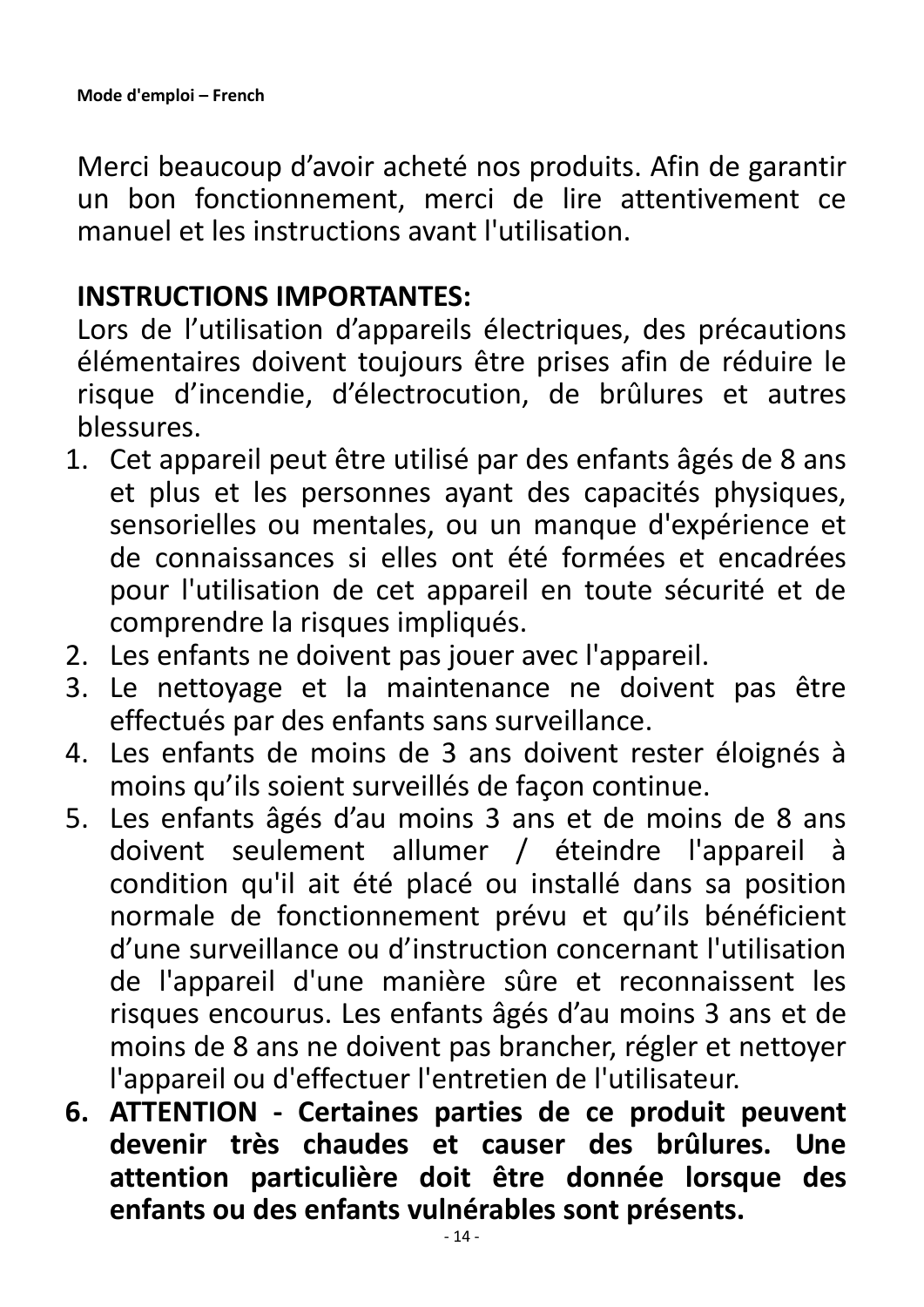- 7. Si le câble d'alimentation est endommagé, il doit être remplacé par le fabricant, son service après vente ou des personnes de qualification similaire afin d'éviter un danger.
- 8. AVERTISSEMENT: Ce chauffage n'est pas équipé d'un système permettant de contrôler la température de la pièce. Ne pas utiliser le chauffage dans des pièces exiguës lorsque celles-ci sont occupées par des personnes dans l'incapacité de sortir de la pièce par leurs propres moyens, à moins qu'une surveillance constante soit assurée.
- 9. ATTENTION: Afin d'éviter une surchauffe, ne pas couvrir.
- 10. L'appareil de chauffage ne doit pas être placé juste en dessous d'une prise de courant.
- 11. Ne pas utiliser ce chauffage aux alentours d'une baignoire, une douche ou une piscine.
- 12. Après l'avoir retiré de son emballage, s'assurer que l'appareil est en bon état.
- 13. Vérifier la tension du réseau. Celle-ci doit correspondre aux spécifications de ce radiateur.
- 14. Vérifier attentivement le cordon d'alimentation et la fiche avant l'utilisation pour s'assurer qu'ils ne sont pas endommagés.
- 15. S'assurer que le courant est désactivé avant de débrancher le radiateur. Ne pas toucher la fiche avec les mains humides.
- 16. Ne pas couvrir le radiateur.
- 17. Ne pas laisser l'humidité ni la poussière pénétrer dans l'appareil. Ne pas utiliser ce radiateur dans les salles de bains ou les buanderies. Stocker l'appareil dans des endroits secs.
- 18. Ne pas poser le radiateur sur des surfaces molles comme celles des lits ou canapés.
- 19. Les enfants ne doivent pas jouer avec le radiateur ni le brancher. Maintenir les enfants à l'écart de l'emballage. Les sacs en polyéthylène peuvent être dangereux.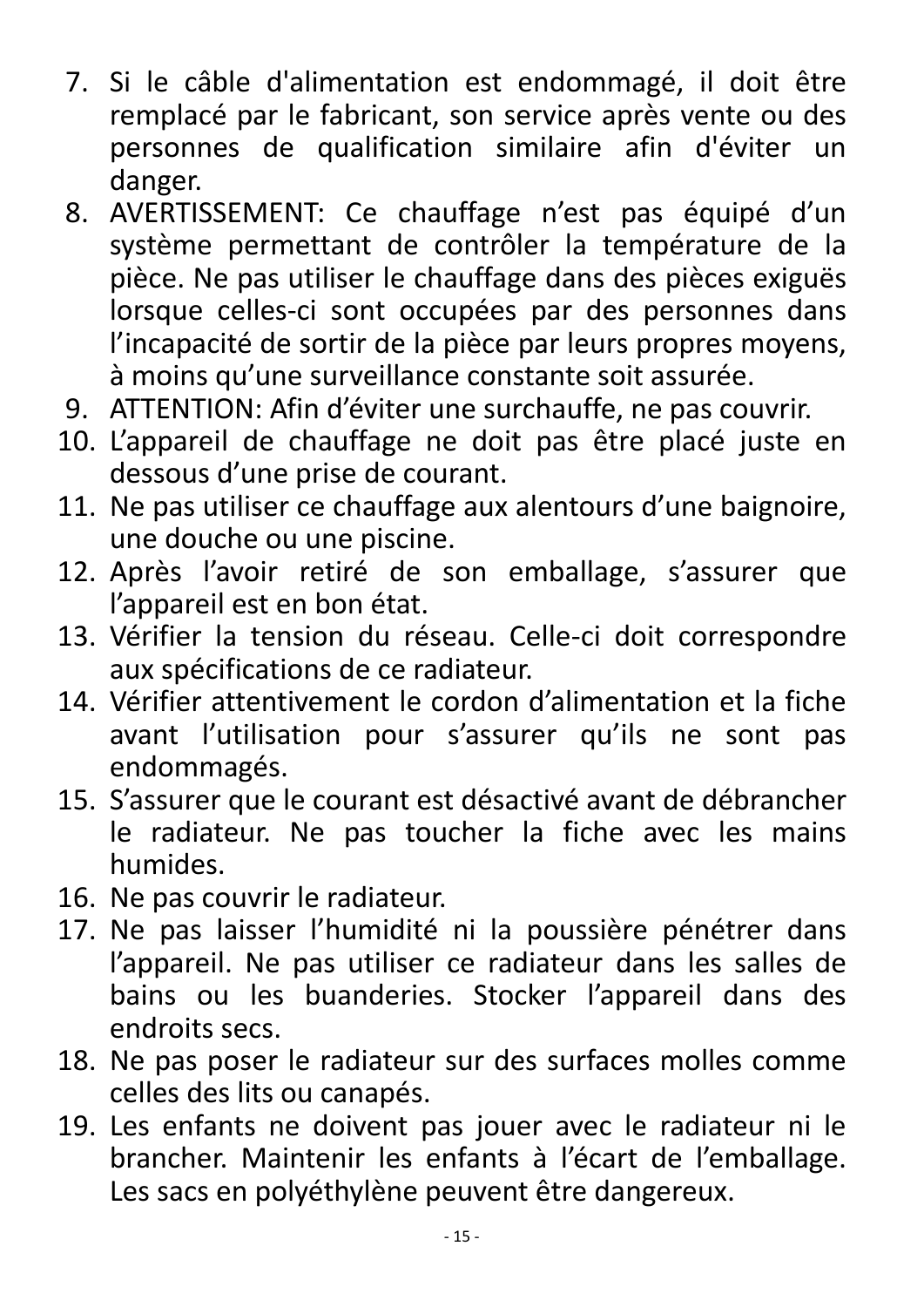- 20. Eviter l'utilisation de câbles de rallonge car ils peuvent causer un risque d'incendie lié à la surchauffe.
- 21. Utiliser l'appareil uniquement en intérieur.
- 22. Ne pas laisser traîner le cordon d'alimentation (ex. sur le bord d'une table ou d'un plan de travail) ou le faire passer sous des tapis, de la moquette ou dans des zones très fréquentées dans lesquelles il serait susceptible d'être arraché ou tiré.
- 23. Ne pas brancher ou débrancher le produit d'une prise de courant avec des mains mouillées.
- 24. Ne pas exercer de pression sur le cordon d'alimentation lorsque celui-ci est relié au produit, il pourrait s'user et se rompre.
- 25. Tenir le cordon d'alimentation et le produit à l'écart des surfaces chauffées.
- 26. Ne pas insérer d'objets quelconques dans le radiateur, ceci pouvant entraîner un choc électrique, un incendie ou endommager le produit.
- 27. Ne pas utiliser ce produit pour sécher ou chauffer des vêtements, chaussures, tuyaux ou autres éléments.
- 28. Utiliser le produit dans une zone bien ventilée. Ce radiateur est chaud lors de son fonctionnement. Pour éviter les brûlures, ne pas laisser la peau nue entrer en contact avec une surface chaude. Si fournie, utiliser la poignée pour déplacer ce radiateur. Tenir les matériaux combustibles, tels les coussins, la literie, les vêtements et les rideaux à un minimum de 3 pieds (0,9 mètres) de toutes les extrémités du radiateur.
- 29. Utiliser le radiateur uniquement de la manière décrite dans le manuel. Toute autre utilisation non-recommandée est susceptible d'entraîner un incendie, un choc électrique ou des blessures.
- 30. Ne pas faire fonctionner le radiateur avec un cordon ou une prise endommagée. Si le radiateur présente un dysfonctionnement, s'il a fait l'objet d'une chute ou a été endommagé d'une manière quelconque, retourner le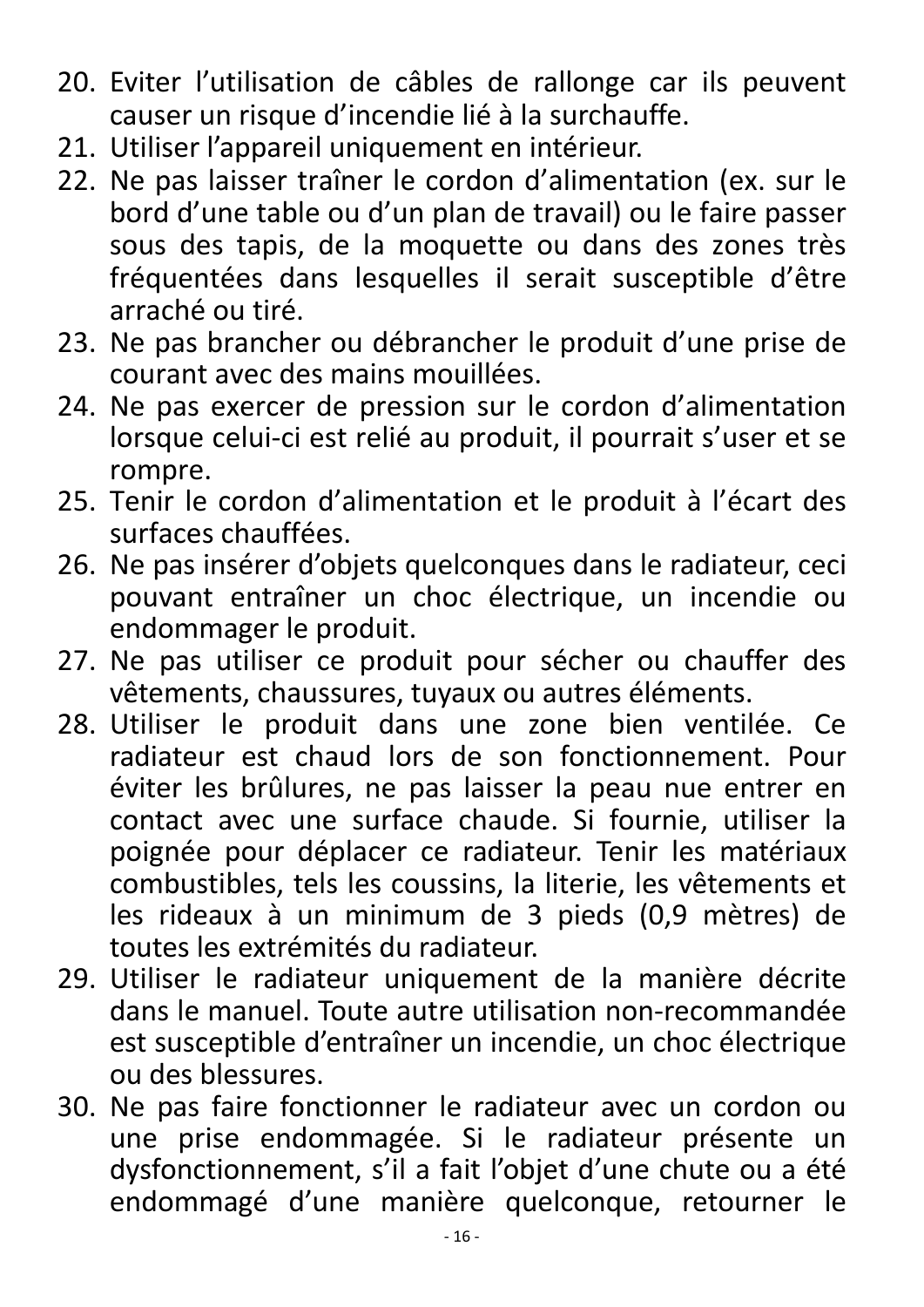produit dans un établissement de réparation en vue d'un examen, un réglage électrique ou mécanique ou une réparation.

- 31. L'appareil ne doit pas être mis en marche au moyen d'une prise minuteur externe ou au moyen d'un système de télécommande séparé.
- 32. Ce chauffage ne peut pas être installé dans un véhicule ou dans une machine.
- 33. Le carter de protection du rotor ne doit pas être démonté/ouvert pour nettoyer les lames du rotor.
- 34. Cet appareil n'est pas un jouet.
- 35. Ne pas immerger l'appareil dans l'eau.
- 36. Pour éviter tout risque d'incendie ou d'électrocution, ne pas retirer le boîtier.
- 37. Toute opération de maintenance autre que le nettoyage et la maintenance par l'utilisateur doit uniquement être effectuée par un service de maintenance autorisé.



Signifie "NE PAS COUVRIR".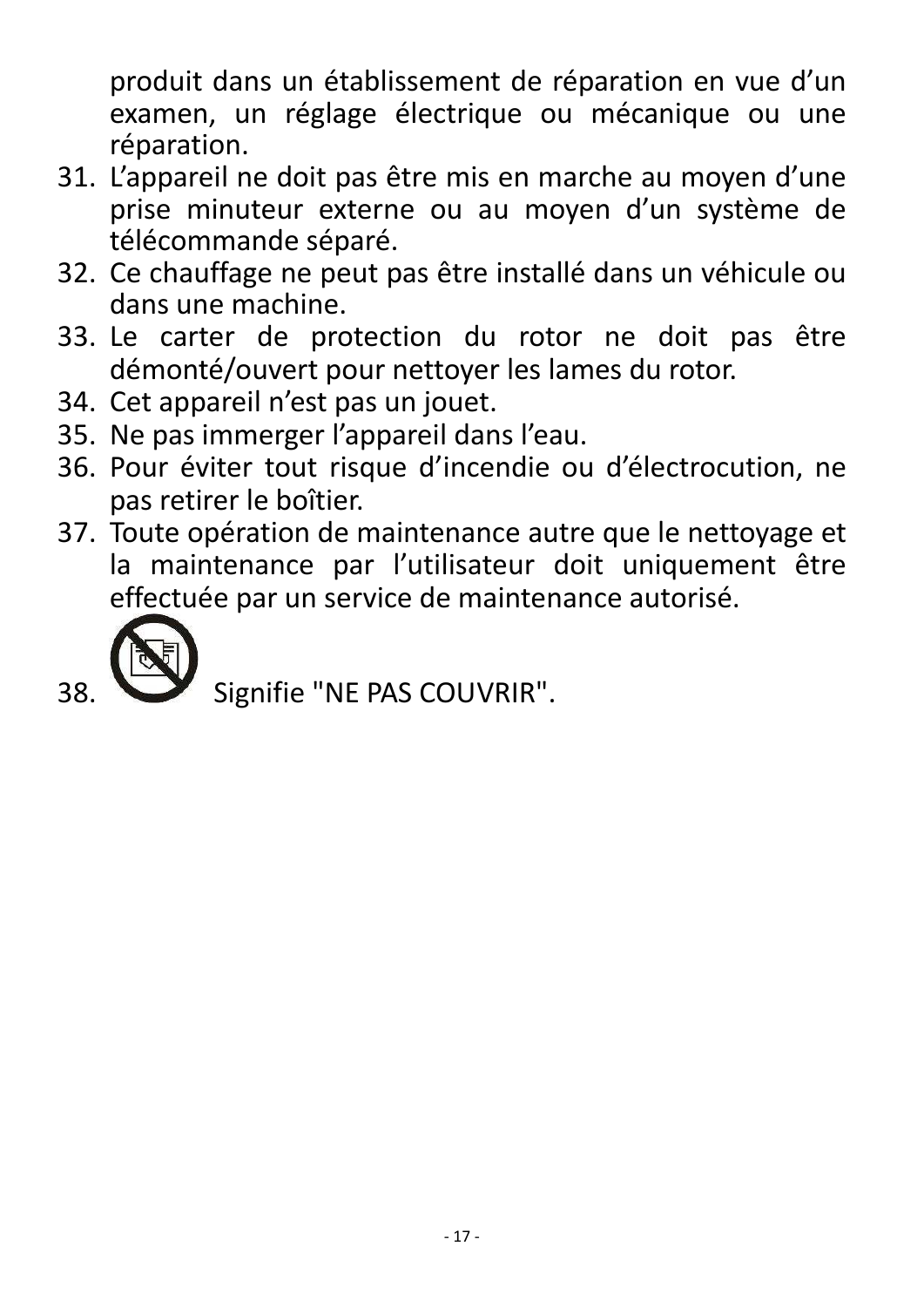#### **DESCRIPTION DES PIÈCES**

- $1.$ Voyants
- $2.$ Bouton de l'allure de chauffe
- $3<sub>1</sub>$ Grille de sortie d'air
- $4.$ Poignée
- Interrupteur général 5.

#### Régler l'allure de chauffe :

- Marche/Arrêt
- Ventilation
- AIR CHAUD (allure de chauffe basse 900 W)
- AIR CHAUD (allure de chauffe haute 1800 W)

#### **UTILISATION**

- 1. Branchez l'appareil et appuyez sur son interrupteur général pour le mettre dans la position « I ».
- $2.$ Allumez l'appareil en appuyant sur le bouton marche/arrêt.
- Sélectionnez le mode de fonctionnement (ventilation, allure de chauffe basse ou allure de chauffe haute).  $\overline{3}$ . Quand vous sélectionnez l'allure de chauffe basse, une moitié de la sortie d'air projette moins d'air chaud que l'autre moitié.
- 4. Après utilisation, appuyez sur le bouton marche/arrêt pour éteindre l'appareil. L'appareil reste en fonctionnement dans le mode ventilation pendant 30 s environ pour protéger le système interne de la surchauffe. Ensuite, éteignez l'appareil et débranchez sa fiche de la prise électrique.

#### SYSTÈME DE SÉCURITÉ

Ce radiateur est équipé d'un dispositif de sécurité anti-basculement. Par sécurité, l'appareil s'éteint automatiquement s'il est placé sur une surface instable ou inégale ou s'il est renversé accidentellement.

#### **ENTRETIEN**

- Le radiateur soufflant nécessite uniquement de nettoyer régulièrement l'extérieur de son boîtier. Veillez à ce que ni de l'eau ni aucun autre liquide ne pénètrent dans l'appareil.
- Avant de nettoyer l'appareil, éteignez-le et mettez-le hors tension en appuyant sur son interrupteur  $\bullet$ général pour le mettre dans la position « 0 ». Débranchez sa fiche de la prise électrique et attendez que le radiateur soufflant ait complètement refroidi.
- Essuyez le boîtier du radiateur avec un chiffon humide.
- N'utilisez pas de détergent, produit chimique ou liquide nettoyant abrasif (alcool, essence, etc.) pour nettoyer l'appareil.

#### **DONNÉES TECHNIQUES**

Tension d'opération: 220-240V ~ 50/60Hz Consommation énergétique: 1800W

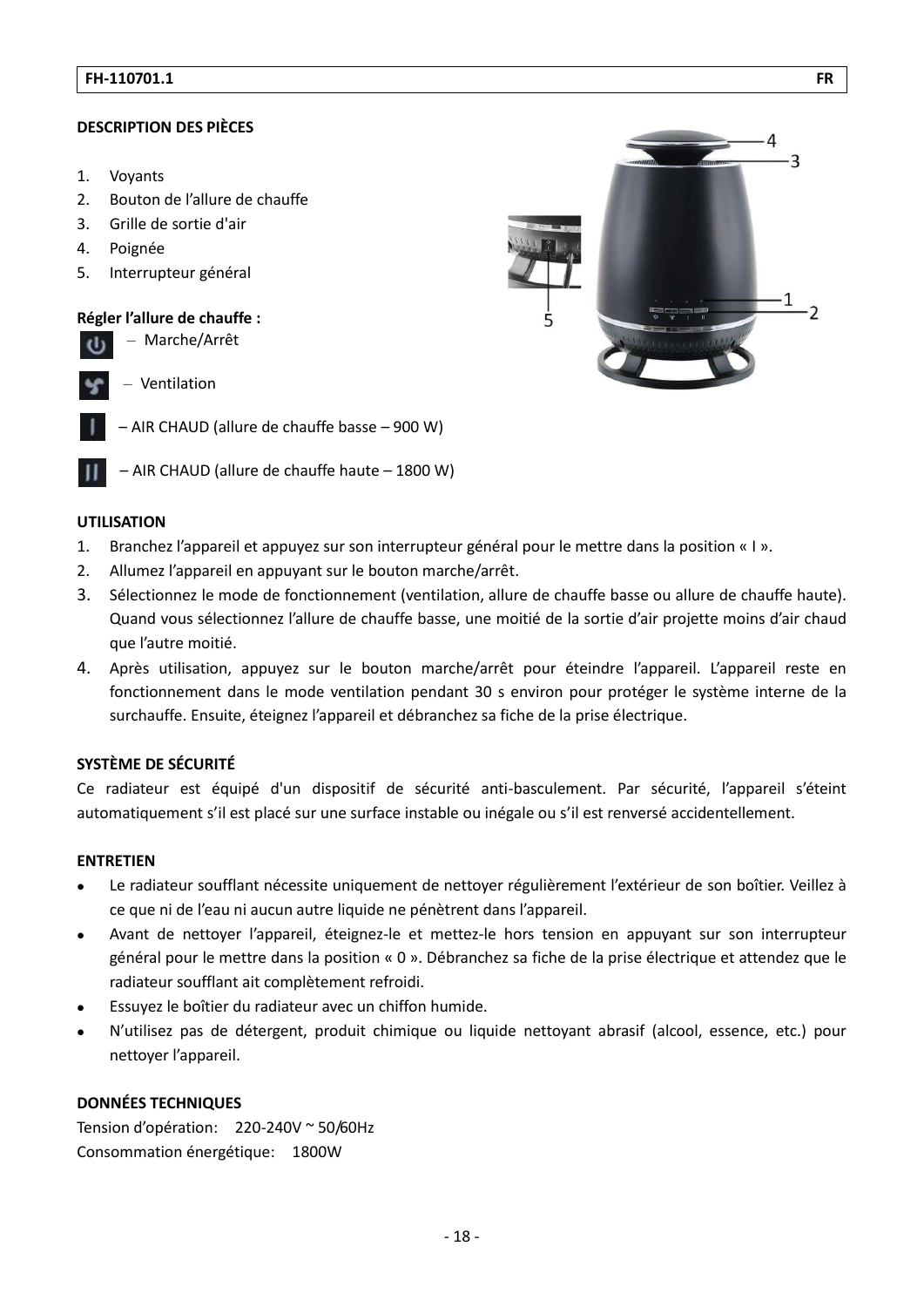#### **GARANTIE ET SERVICE APRÈS-VENTE**

Nos appareils sont soumis à un contrôle de qualité strict avant d'être livrés. Si l'appareil a toutefois été endommagé lors de la production ou du transport en dépit des soins que nous lui donnons, retournez l'appareil au vendeur. En plus des droits juridiques, le client a la possibilité dans les limites de la garantie de déposer les réclamations suivantes:

Nous offrons une garantie de 2 ans pour l'appareil acheté à partir de la date de vente. Les défauts dus à une utilisation non conforme de l'appareil et les dommages dus à une intervention ou réparation faite par une tierce personne ou dus à l'installation de pièces qui ne sont pas d'origine ne sont pas couverts par cette garantie. Conservez toujours votre reçu, car sans celui-ci vous ne pourrez réclamer aucune sorte de garantie. Les dommages causés par le non respect des instructions de ce manuel rendront la garantie caduque, Nous décline toute responsabilité en cas de dommages indirects. Nous décline toute responsabilité en cas de dégâts matériels ou de dommages corporels causés par une utilisation inappropriée ou si les instructions de sécurité n'ont pas été convenablement observées. Si les accessoires sont endommagés, cela ne signifie pas que toute la machine sera remplacée gratuitement. Dans de tels cas, veuillez contacter notre assistance. Des pièces brisées en verre ou en plastique sont toujours sujettes à des frais. Les défauts des consommables ou des pièces susceptibles de s'user, ainsi que le nettoyage, l'entretien ou la réparation desdites pièces ne sont pas couverts par la garantie et doivent donc être payés.

#### **APPAREIL RESPECTUEUX DE L'ENVIRONNEMENT**



Recyclage – Directive européenne 2012/19/EU

Ce symbole indique que le produit ne doit pas être jeté avec les ordures ménagères. Afin d'éviter toute nuisance possible pour l'environnement et la santé humaine causée par les déchets non contrôlés, recyclez ce produit de manière responsable afin de contribuer à la réutilisation des ressources matérielles. Pour retourner votre appareil usagé, utilisez les systèmes de collecte et de retour ou contactez le distributeur auprès duquel le produit a été acheté. Il pourra reprendre ce produit pour

qu'il soit recyclé d'une manière respectueuse de l'environnement.

Coplax AG Sihlbruggstrasse 107 6340 Baar Switzerland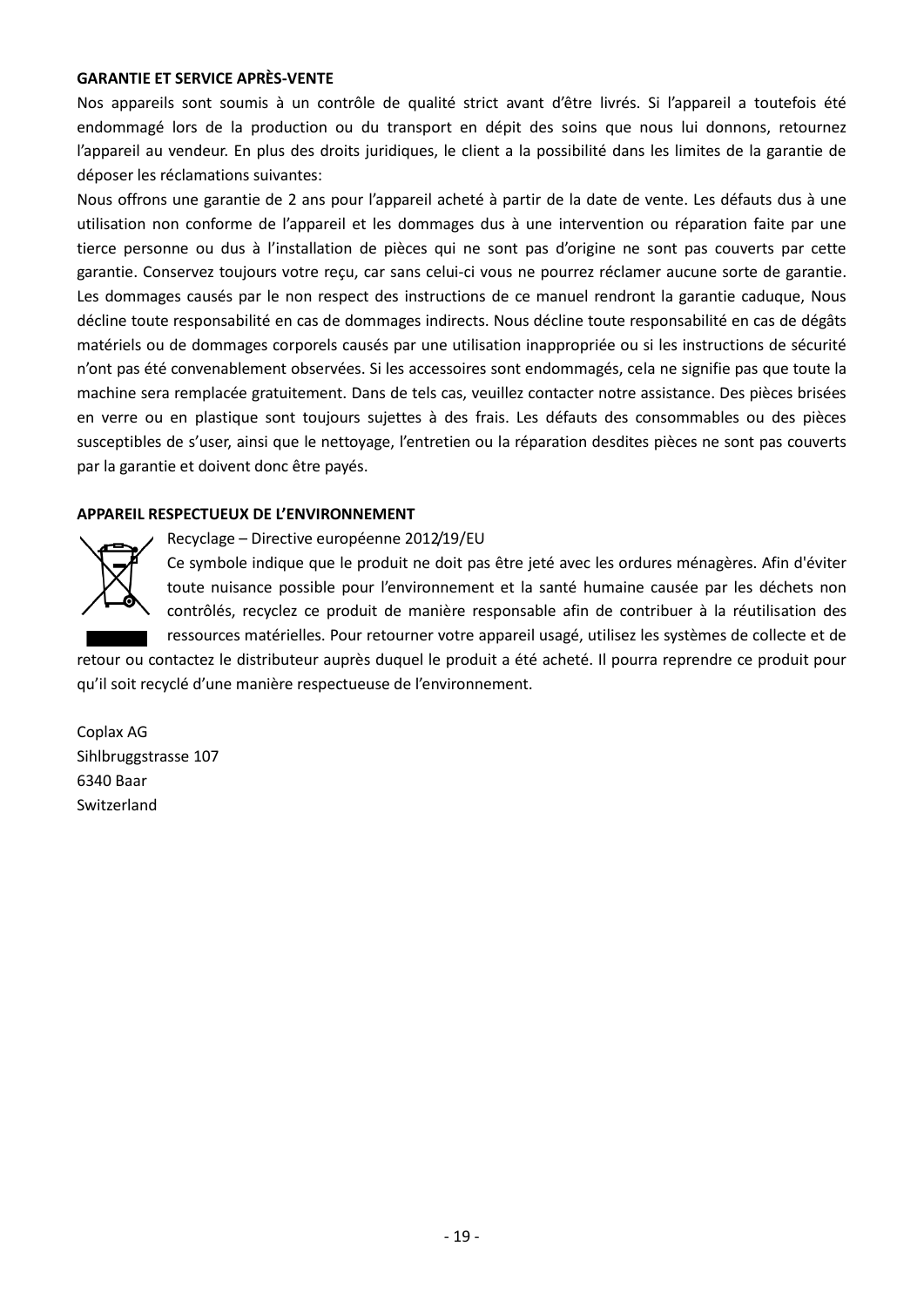<span id="page-20-0"></span>La ringraziamo per aver acquistato i nostri prodotti. Per garantire il corretto funzionamento dell'unità, leggere attentamente il presente manuale di istruzioni prima dell'uso.

## **ISTRUZIONI IMPORTANTI:**

Quando si utilizzano apparecchiature elettriche, è sempre necessario seguire alcune precauzioni di base per ridurre il rischio di incendi, scosse elettriche, ustioni e lesioni di altro tipo.

- 1. Questo dispositivo può essere utilizzato da bambini dagli 8 anni in su e da persone con ridotte capacità fisiche, sensoriali o mentali o che non abbiano la necessaria esperienza e conoscenza se hanno ricevuto adeguate istruzioni per utilizzare il dispositivo in maniera sicura e hanno compreso i rischi impliciti.
- 2. I bambini non devono giocare con il dispositivo.
- 3. La pulizia e la manutenzione da parte dell'utente non deve essere effettuata da bambini senza supervisione.
- 4. I bambini al di sotto dei 3 anni devono essere sempre supervisionati.
- 5. I bambini tra i 3 e gli 8 anni accenderanno/spegneranno il dispositivo purchè sia stato posizionato o installato nella sua normale posizione di funzionamento e purchè abbiano ricevuto una adeguata supervisione o istruzioni sull'utilizzo del dispositivo in modo sicuro e purchè comprendano i rischi impliciti del suo utilizzo. I bambini dai 3 anni agli 8 non collegheranno, regoleranno nè svolgeranno operazioni di pulizia o manutenzione sullo stesso
- **6. ATTENZIONE – Alcune parti del presente prodotto possono diventare molto calde e causare scottature. Fare particolare attenzione nel caso in cui siano presenti bambini e persone vulnerabili.**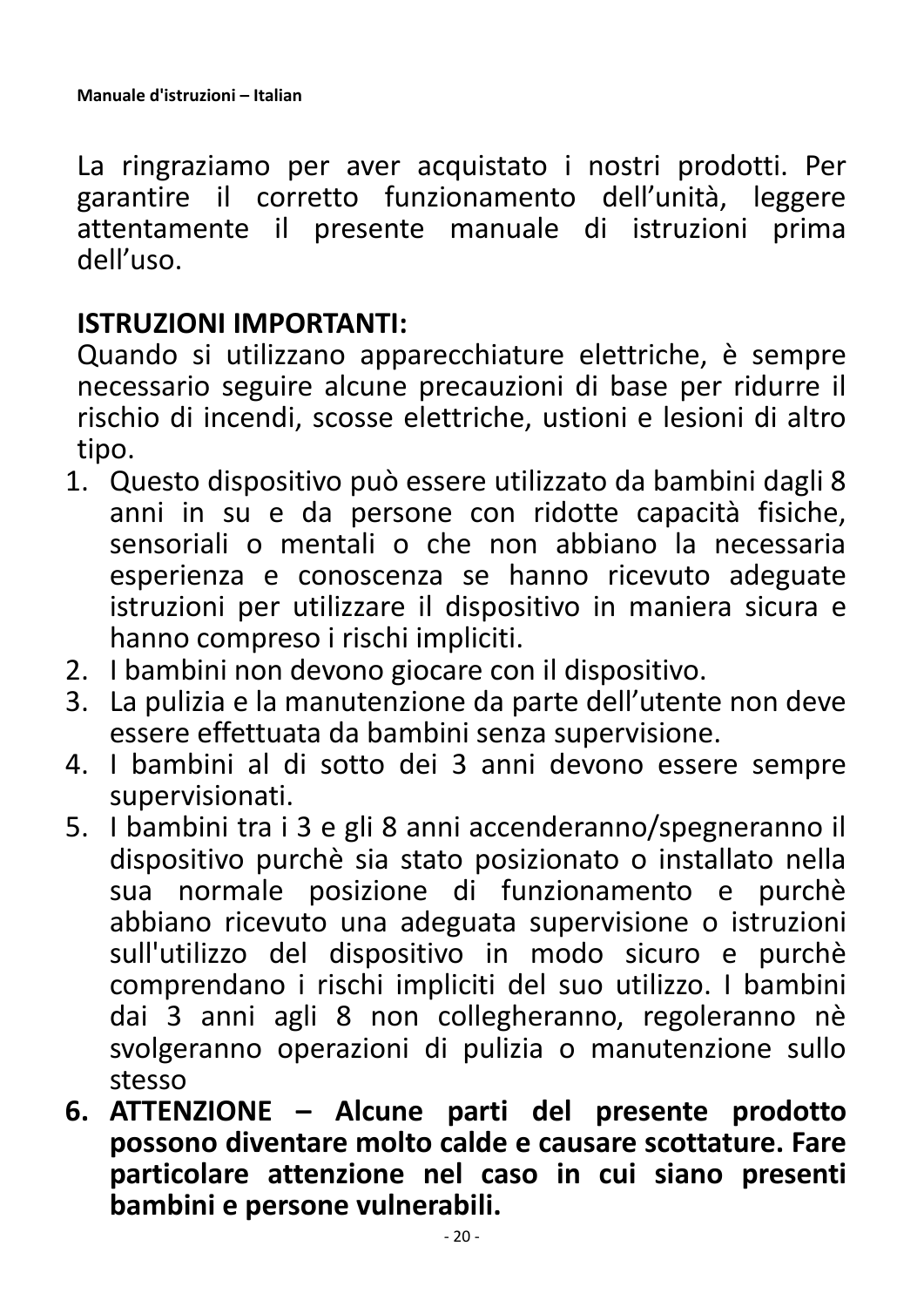- 7. Se il cavo di alimentazione è danneggiato, farlo sostituire produttore, dal servizio assistenza o personale dal qualificato per evitare pericoli.
- AVVERTENZA: La stufa non è dotata di un dispositivo di  $8_{\cdot}$ controllo della temperatura della stanza. Non utilizzare la stufa in ambienti ristretti quando occupati da persone che non sono in grado di abbandonare la stanza da soli, salvo vi sia una costante supervisione.
- 9. Per evitare surriscaldamenti, non coprire l'unità.
- 10. Il radiatore non deve essere posizionato immediatamente sotto una presa di corrente.
- 11. Non utilizzare l'unità nelle immediate vicinanze di bagni, docce o piscine.
- 12. Accertarsi che il prodotto non presenti danni dopo averlo rimosso dall'imballaggio.
- 13. Verificare che la tensione della propria rete elettrica corrisponda alle specifiche del termoventilatore.
- 14. Controllare attentamente il cavo la spina di e alimentazione prima dell'uso per accertarsi che non siano danneggiati.
- 15. Accertarsi che l'interruttore di accensione sia in posizione Off prima di scollegare la spina dell'unità. Non toccare la spina con le mani bagnate.
- 16. Non coprire il termoventilatore.
- 17. Non lasciare che umidità e polvere penetrino all'interno dell'apparecchiatura. Non utilizzare l'unità in stanze da bagno o in locali adibiti a lavanderia. Conservare l'unità in luoghi asciutti.
- 18. Non porre il termoventilatore su superfici morbide quali letti o divani.
- 19. Evitare che i bambini giochino con l'unità o inseriscano la spina. Tenere i bambini lontani dall'imballaggio. Le buste in polietilene possono costituire un pericolo.
- 20. Evitare l'uso di prolunghe poiché possono causare il rischio di incendi dovuti al surriscaldamento.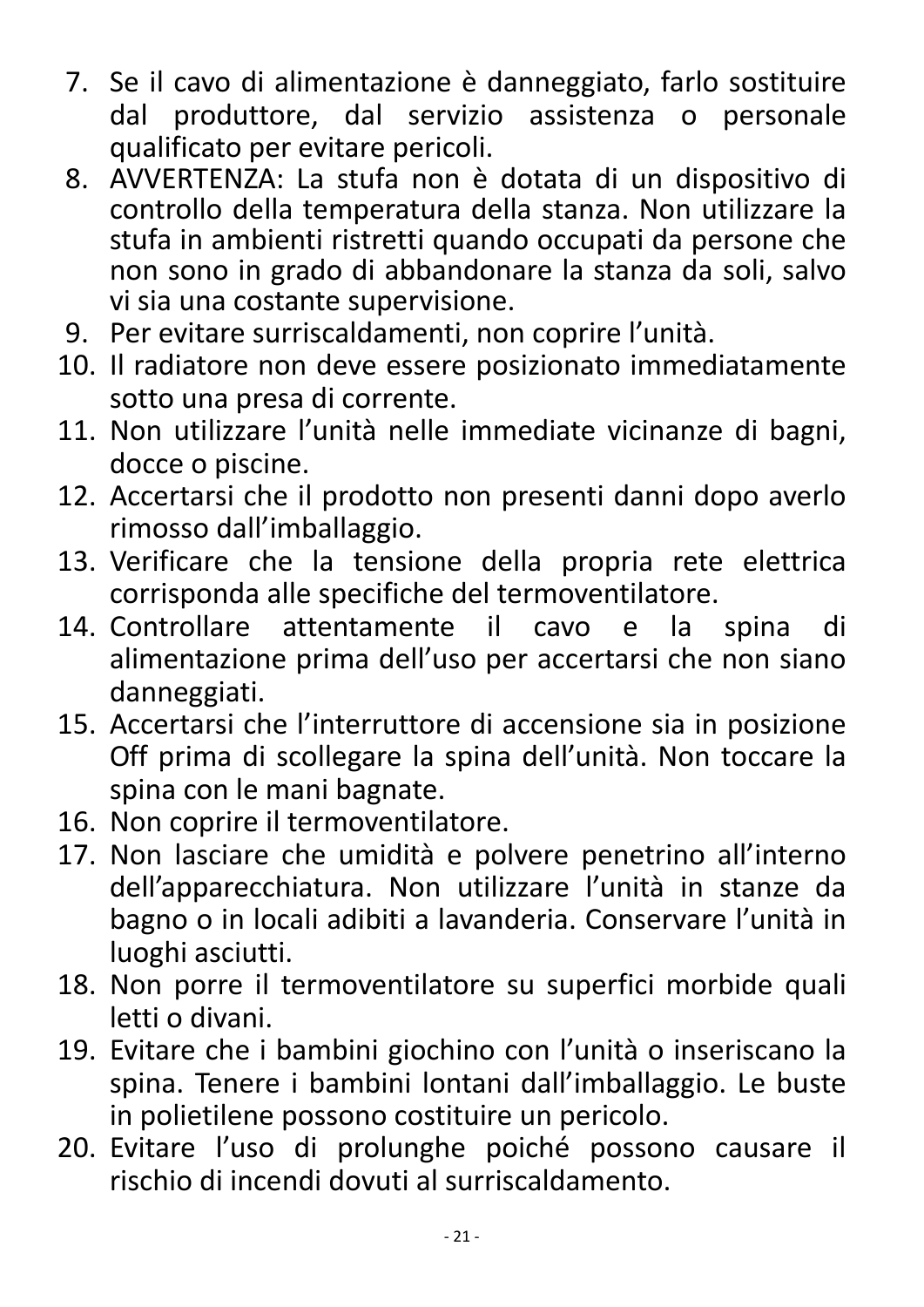- 21. Esclusivamente per uso interno.
- 22. Non lasciare il cavo dell'alimentazione a portata di mano (per esempio sull'orlo di un tavolo o di un bancone) nè posizionarlo/inserirlo sotto tappeti, moquette o zone molto trafficate dove potrà causare incidenti o venire accidentalmente scollegato.
- 23. Non collegare o scollegare il prodotto dalla presa elettrica con le mani bagnate.
- 24. Non tirare il cavo nè sottoporlo a stress, dal momento che il cavo dell'alimentazione potrà lesionarsi e rompersi.
- 25. Tenere lontani il cavo dell'alimentazione e il prodotto da superfici riscaldate.
- 26. Non inserire eventuali oggetti nel radiatore dal momento che potranno causare scosse elettriche, incendi o danni al prodotto.
- 27. Non utilizzare questo prodotto per asciugare o riscaldare vestiti, scarpe, tubi o altri oggetti.
- 28. Utilizzare il prodotto in una zona ben ventilata, il radiatore è caldo quando viene utilizzato, per evitare scottature non toccare la superficie calda, utilizzare il manico, ove incluso, quando si sposta il radiatore, tenere materiali combustibili come cuscini, lenzuola, giornali e tende ad almeno 0.9 metri (3 piedi) di distanza da tutti i lati del radiatore.
- 29. Utilizzare il radiatore solo per gli scopi indicati nel manuale, qualsiasi altro utilizzo non raccomandato dalla ditta produttrice potrà causare incendi, scosse elettriche o lesioni personali.
- 30. Non mettere in funzione il radiatore con una cavo o una presa danneggiati. Se il radiatore non funziona correttamente, è caduto o è stato danneggiato, restituirlo al proprio centro assistenza per essere controllato o per far svolgere sull'apparecchio le eventuali regolazioni o riparazioni alla parte elettrica o meccanica.
- 31. La macchina non deve essere messa in funzione tramite un interruttore timer esterno o tramite un sistema separato con telecomando.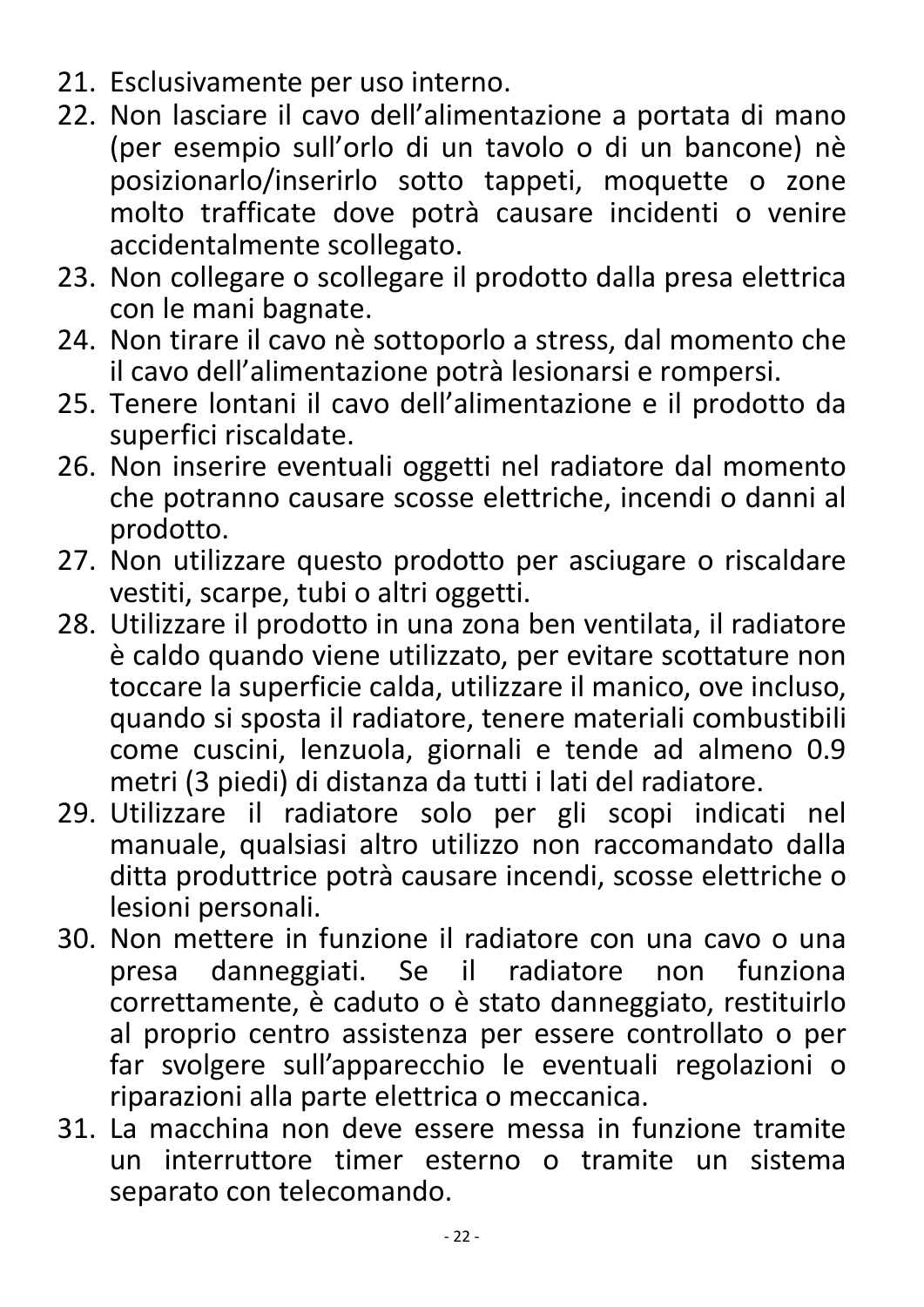- 32. Dispositivo non adatto ad essere montato su veicolo e automobili.
- 33. Il paralame non deve essere smontato/aperto per pulire le lame rotanti.
- 34. L'apparecchiatura non è un giocattolo.
- 35. Non immergere l'unità in acqua.
- 36. Per evitare il rischio di incendi o scosse elettriche, non rimuovere l'alloggiamento.
- 37. Eventuali interventi di assistenza diversi dalla pulizia e dalla manutenzione a cura dell'utente devono essere eseguiti esclusivamente da rappresentanti autorizzati del servizio di assistenza.



38

Significa "NON COPRIRE! ".

 $-23-$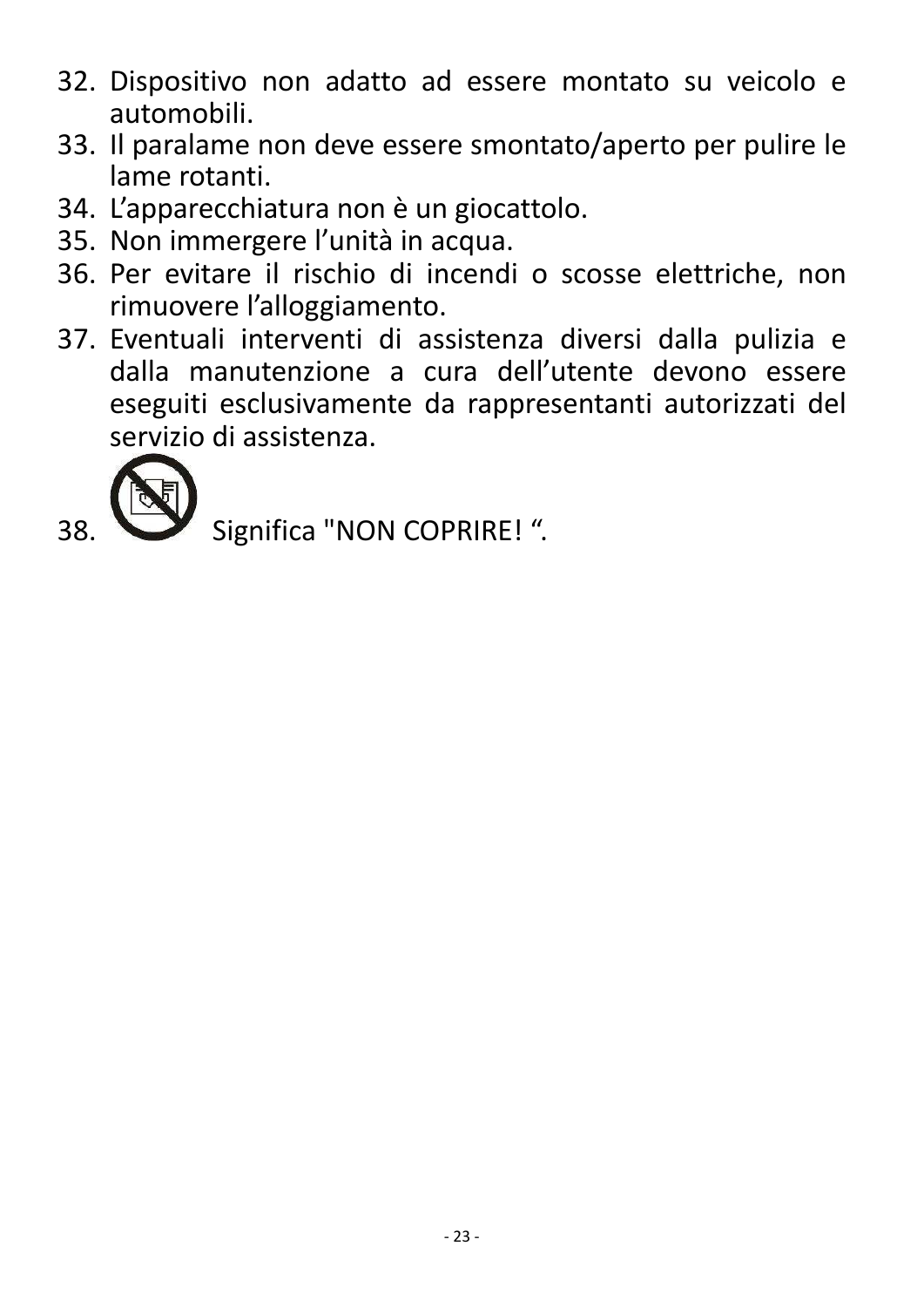#### **DESCRIZIONE DELLE PARTI**

- $1<sup>1</sup>$ Spie luminose
- Selettore del livello di calore  $2.$
- $3.$ Griglia di uscita dell'aria
- $4.$ Impugnatura
- Interruttore di alimentazione 5.

#### Modalità operative

|           | - Acceso/Spento                     |
|-----------|-------------------------------------|
| <b>SP</b> | – Ventola                           |
|           | - ARIA CALDA (basso calore - 900 W) |

- ARIA CALDA (alto calore - 1800 W)



#### **FUNZIONAMENTO**

- $1.$ Collegare l'apparecchio alla presa di corrente e impostare l'interruttore di alimentazione in posizione "l".
- $2.$ Accendere l'apparecchio premendo il pulsante Acceso/Spento.
- Selezionare il livello di calore (ventola, basso calore o alto calore). Quando l'apparecchio è in modalità  $\overline{3}$ . basso calore, una metà della griglia di uscita dell'aria emetterà aria meno calda rispetto all'alta metà.
- Dopo l'uso, premere il pulsante Acceso/Spento per spegnere l'apparecchio. L'apparecchio rimarrà in 4. modalità ventila per circa 30 secondi per raffreddare il sistema interno. Quindi premere l'interruttore di alimentazione e scollegare la spina dalla presa di corrente.

#### **SISTEMA DI SICUREZZA**

Questo apparecchio non è dotato di dispositivo di protezione da eventuali ribaltamenti. Non è dotato di funzione anti-ribaltamento. Per ragioni di sicurezza, questo dispositivo si spegnerà automaticamente quando viene posizionato su superfici instabili o irregolari o se viene accidentalmente capovolto.

#### **MANUTENZIONE**

- Il termoventilatore deve essere pulito regolarmente solo all'esterno. Evitare l'infiltrazione di acqua o altri  $\bullet$ liquidi all'interno dell'apparecchio.
- Prima di pulire l'apparecchio, spegnerlo e impostare l'interruttore di alimentazione in posizione "O". Scollegare la spina dalla presa di corrente e attendere che l'apparecchio si raffreddi completamente.
- Pulire la superficie esterna dell'apparecchio con un panno umido.
- Non utilizzare detergenti, liquidi detergenti abrasivi o sostanze chimiche (alcol, benzina, ecc.) per pulire l'apparecchiatura.

### **DATI TECNICI**

Voltaggio di esercizio: 220-240V ~ 50/60Hz Consumo di energia: 1800W

### **GARANZIA E SERVIZIO DI ASSISTENZA**

Prima della fornitura, i nostri apparecchi vengono sottoposti ad un severo controllo di qualità. Se, nonostante la massima cura, si sono verificati danni durante la produzione o il trasporto, si prega di restituire l'apparecchio al